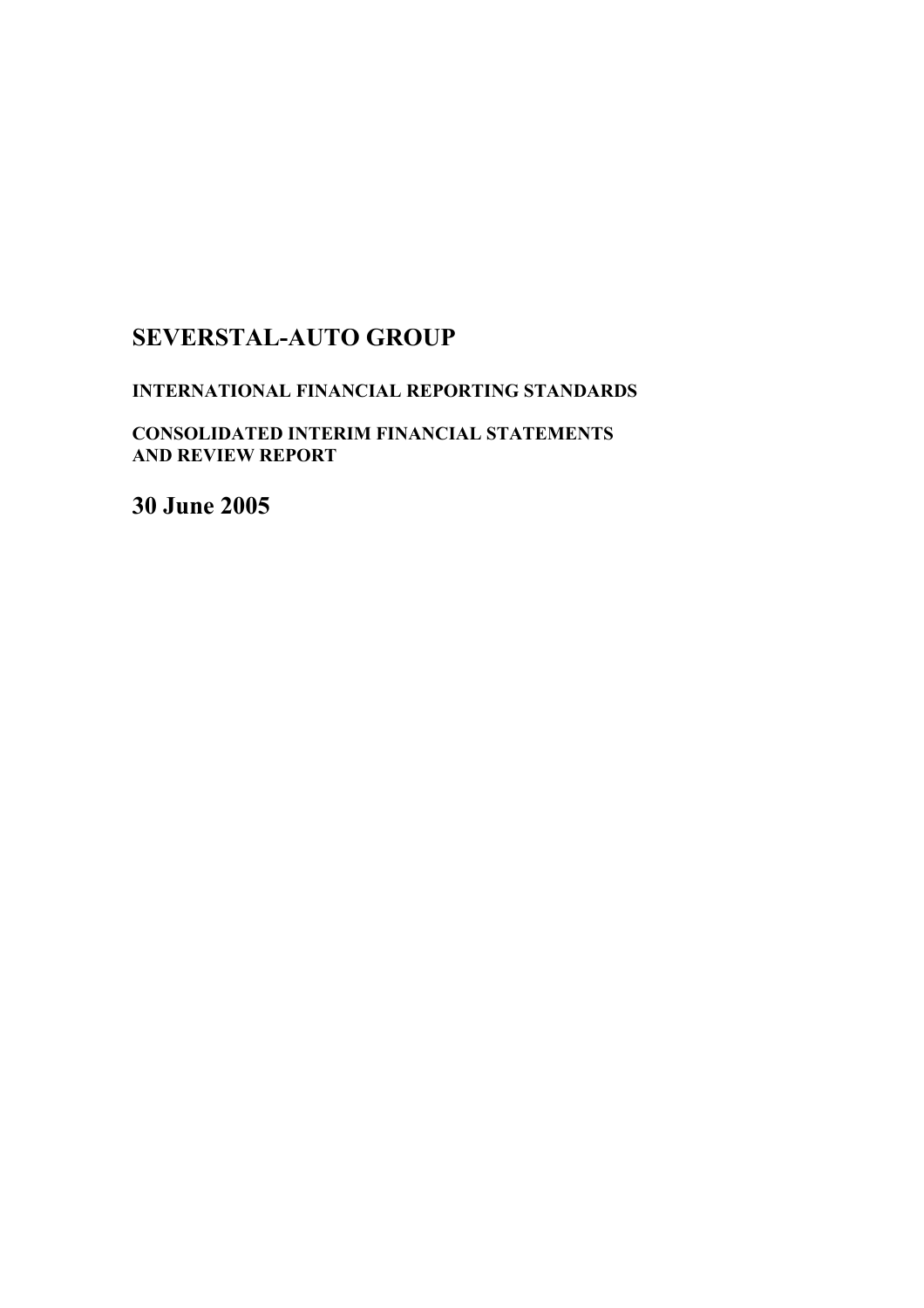# **Contents**

# **Section page<br>numbers**

Notes to the Consolidated Interim Financial Statements

| 1  |  |
|----|--|
|    |  |
|    |  |
|    |  |
|    |  |
| 6  |  |
|    |  |
| 8  |  |
| 9  |  |
| 10 |  |
| 11 |  |
| 12 |  |
| 13 |  |
| 14 |  |
| 15 |  |
| 16 |  |
| 17 |  |
| 18 |  |
| 19 |  |
| 20 |  |
| 21 |  |
| 22 |  |
| 23 |  |
| 24 |  |
| 25 |  |
| 26 |  |
| 27 |  |
| 28 |  |
| 29 |  |
| 30 |  |
| 31 |  |
| 32 |  |
| 33 |  |
| 34 |  |
| 35 |  |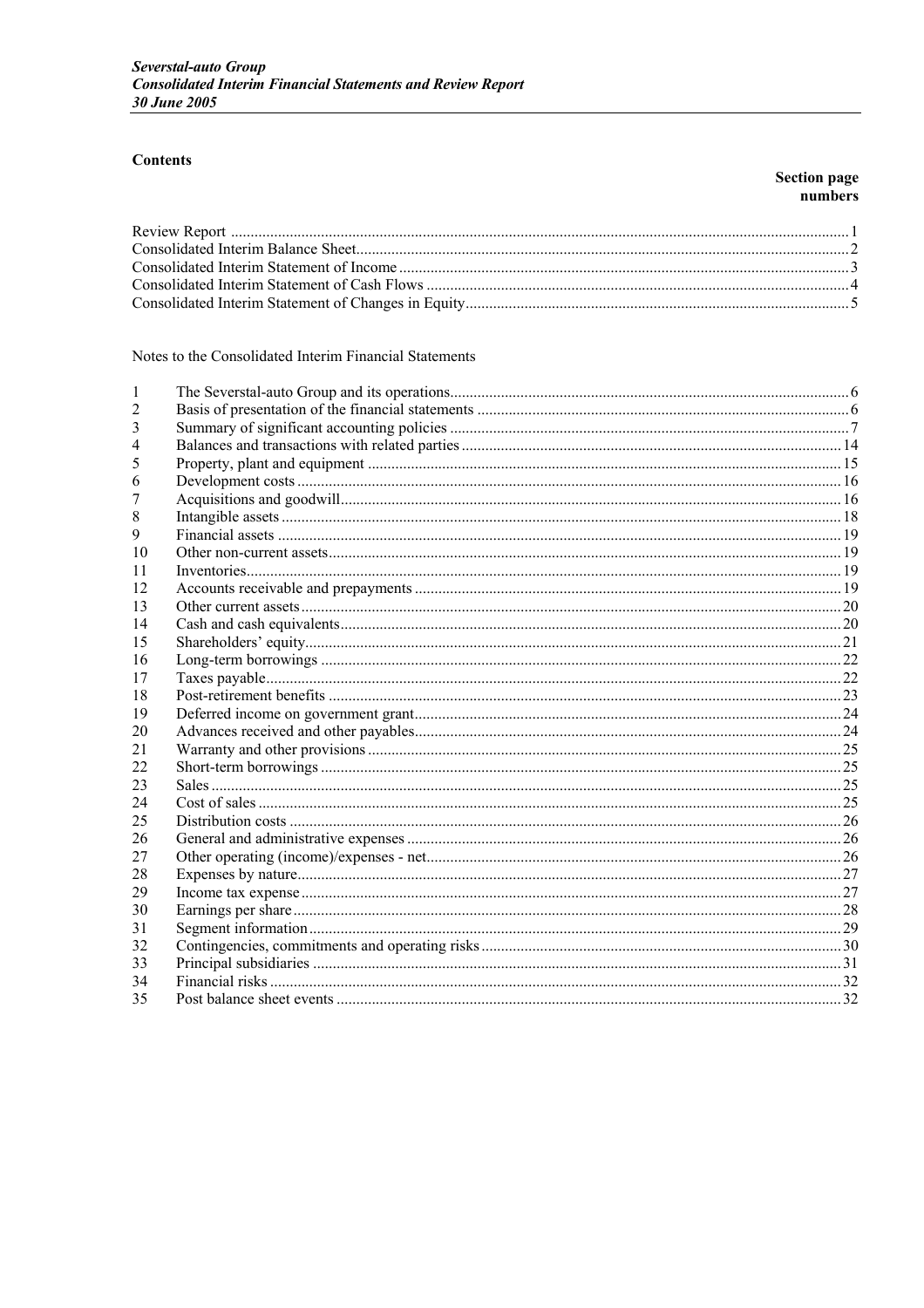

**ZAO PricewaterhouseCoopers Audit**

Kosmodamianskaya Nab. 52, Bldg. 5 115054 Moscow Russia Telephone +7 (095) 967 6000 Facsimile +7 (095) 967 6001 www.pwc.com

# **REVIEW REPORT OF THE AUDITORS**

To the Shareholders and Board of Directors of OAO "Severstal-auto"

- 1. We have reviewed the accompanying consolidated interim balance sheet of OAO "Severstal-auto" (the "Company") and its subsidiaries (the "Group") as of 30 June 2005 and the related consolidated interim statements of income, cash flows and changes in equity for the six months then ended. These consolidated interim financial statements are the responsibility of the Group's management. Our responsibility is to issue a report on these consolidated interim financial statements based on our review.
- 2. We conducted our review in accordance with the International Standard on Review Engagements 2400. This Standard requires that we plan and perform the review to obtain moderate assurance about whether the consolidated interim financial statements are free of material misstatement. A review is limited primarily to inquiries of group personnel and analytical procedures applied to financial data and thus provides less assurance than an audit. We have not performed an audit and, accordingly, we do not express an audit opinion.
- 3. Based on our review, nothing has come to our attention that causes us to believe that the accompanying consolidated interim financial statements are not presented fairly, in all material respects, in accordance with International Accounting Standard 34 "Interim Financial Reporting".

Pricented onselector

Moscow, Russian Federation 29 September 2005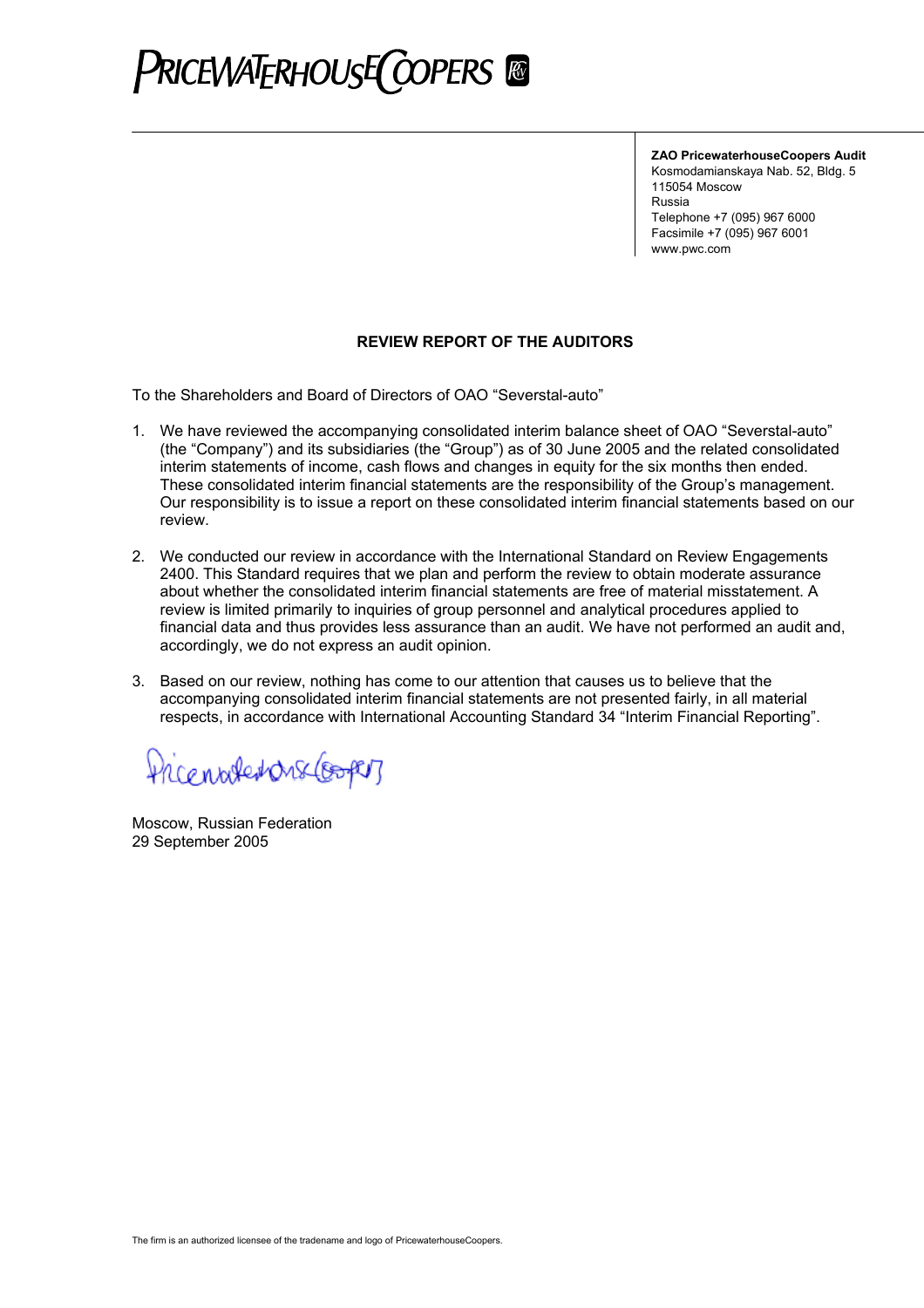### *Severstal-auto Group Consolidated Interim Balance Sheet at 30 June 2005 (in millions of Russian Roubles)*

*(Amounts translated into US Dollars for convenience purposes, Note 2)*

|                                                                           |                  | <b>RUB</b> million |                        |                   | <b>Supplementary information</b><br><b>US\$</b> million (Note 2) |
|---------------------------------------------------------------------------|------------------|--------------------|------------------------|-------------------|------------------------------------------------------------------|
|                                                                           | <b>Note</b>      | At 30 June<br>2005 | At 31 December<br>2004 | 2005              | At 30 June At 31 December<br>2004                                |
| <b>ASSETS</b>                                                             |                  |                    |                        |                   |                                                                  |
| <b>Non-current assets:</b>                                                |                  |                    |                        |                   |                                                                  |
| Property, plant and equipment                                             | 5                | 11,877             | 9,854                  | 415               | 355                                                              |
| Development costs                                                         | 6                | 795                | 543                    | 28                | 20                                                               |
| Goodwill<br>Intangible assets                                             | 7<br>$\,$ 8 $\,$ | 1,484<br>110       | 1.484<br>47            | 52                | 53                                                               |
| <b>Financial</b> assets                                                   | 9                | 67                 | 83                     | 4<br>2            | $\overline{c}$<br>3                                              |
| Other non-current assets                                                  | 10               | 232                | 185                    | 8                 | 7                                                                |
| <b>Total non-current assets</b>                                           |                  | 14,565             | 12,196                 | 509               | 440                                                              |
|                                                                           |                  |                    |                        |                   |                                                                  |
| <b>Current assets:</b>                                                    |                  |                    |                        |                   |                                                                  |
| Inventories                                                               | 11               | 3,698              | 3,448                  | 129               | 124                                                              |
| Accounts receivable and prepayments<br>Other current assets               | 12<br>13         | 3,358<br>73        | 2,145<br>53            | 117<br>3          | 77<br>$\overline{c}$                                             |
| Cash and cash equivalents                                                 | 14               | 1,286              | 982                    | 44                | 35                                                               |
| <b>Total current assets</b>                                               |                  | 8,415              | 6,628                  | 293               | 238                                                              |
| <b>Total assets</b>                                                       |                  | 22,980             | 18,824                 | 802               | 678                                                              |
| <b>LIABILITIES AND EQUITY</b>                                             |                  |                    |                        |                   |                                                                  |
| <b>Equity:</b>                                                            |                  |                    |                        |                   |                                                                  |
| Capital and reserves attributable to                                      |                  |                    |                        |                   |                                                                  |
| the Company's equity holders:                                             | 15               |                    |                        |                   |                                                                  |
| Share capital                                                             |                  | 474                | 474                    | 17                | 17                                                               |
| Share premium                                                             |                  | 4,259              | 4,259                  | 149               | 153                                                              |
| Additional paid-in capital                                                |                  | 1,438              | 1,438                  | 50                | 52                                                               |
| Retained earnings                                                         |                  | 2,530              | 2,210                  | 88                | 80                                                               |
| <b>Total capital and reserves</b>                                         |                  |                    |                        |                   |                                                                  |
| attributable to the Company's                                             |                  |                    |                        |                   |                                                                  |
| equity holders<br>Minority interest                                       |                  | 8,701<br>3,081     | 8,381<br>3,154         | 304<br>107        | 302<br>114                                                       |
| <b>Total equity</b>                                                       |                  | 11,782             | 11,535                 | 411               | 416                                                              |
|                                                                           |                  |                    |                        |                   |                                                                  |
| <b>Non-current liabilities:</b>                                           |                  |                    |                        |                   |                                                                  |
| Long-term borrowings                                                      | 16               | 1,800              | 1,782                  | 62                | 64                                                               |
| Long-term taxes payable                                                   | 17               | 252                | 286                    | 9<br>$\mathbf{1}$ | 10                                                               |
| Post-retirement benefit obligation<br>Deferred income on government grant | 18<br>19         | 23<br>303          | 18<br>291              | 11                | 1<br>$10\,$                                                      |
| Deferred income tax liabilities                                           | 29               | 1,255              | 1,162                  | 44                | 42                                                               |
| <b>Total non-current liabilities</b>                                      |                  | 3,633              | 3,539                  | 127               | 127                                                              |
|                                                                           |                  |                    |                        |                   |                                                                  |
| <b>Current liabilities:</b>                                               |                  |                    |                        |                   |                                                                  |
| Accounts payable<br>Advances received and other payables                  | 20               | 2,021<br>1,198     | 1,448<br>1,001         | 70<br>42          | 52<br>36                                                         |
| Taxes payable                                                             | 17               | 454                | 372                    | 16                | 13                                                               |
| Warranty and other provisions                                             | 21               | 141                | 99                     | 5                 | 4                                                                |
| Short-term borrowings                                                     | 22               | 2,136              | 830                    | 75                | 30                                                               |
| Prepayment from shareholders for                                          |                  |                    |                        |                   |                                                                  |
| unregistered shares                                                       | 15               | 1,615              |                        | 56                |                                                                  |
| <b>Total current liabilities</b>                                          |                  | 7,565              | 3,750                  | 264               | 135                                                              |
| <b>Total liabilities</b>                                                  |                  | 11,198             | 7,289                  | 391               | 262                                                              |
| <b>Total liabilities and equity</b>                                       |                  | 22,980             | 18,824                 | 802               | 678                                                              |
|                                                                           |                  |                    |                        |                   |                                                                  |

General Director V.A. Shvetsov

m

Chief Financial Officer

N.A. Sobolev

29 September 2005

The accompanying notes are an integral part of the consolidated interim financial statements.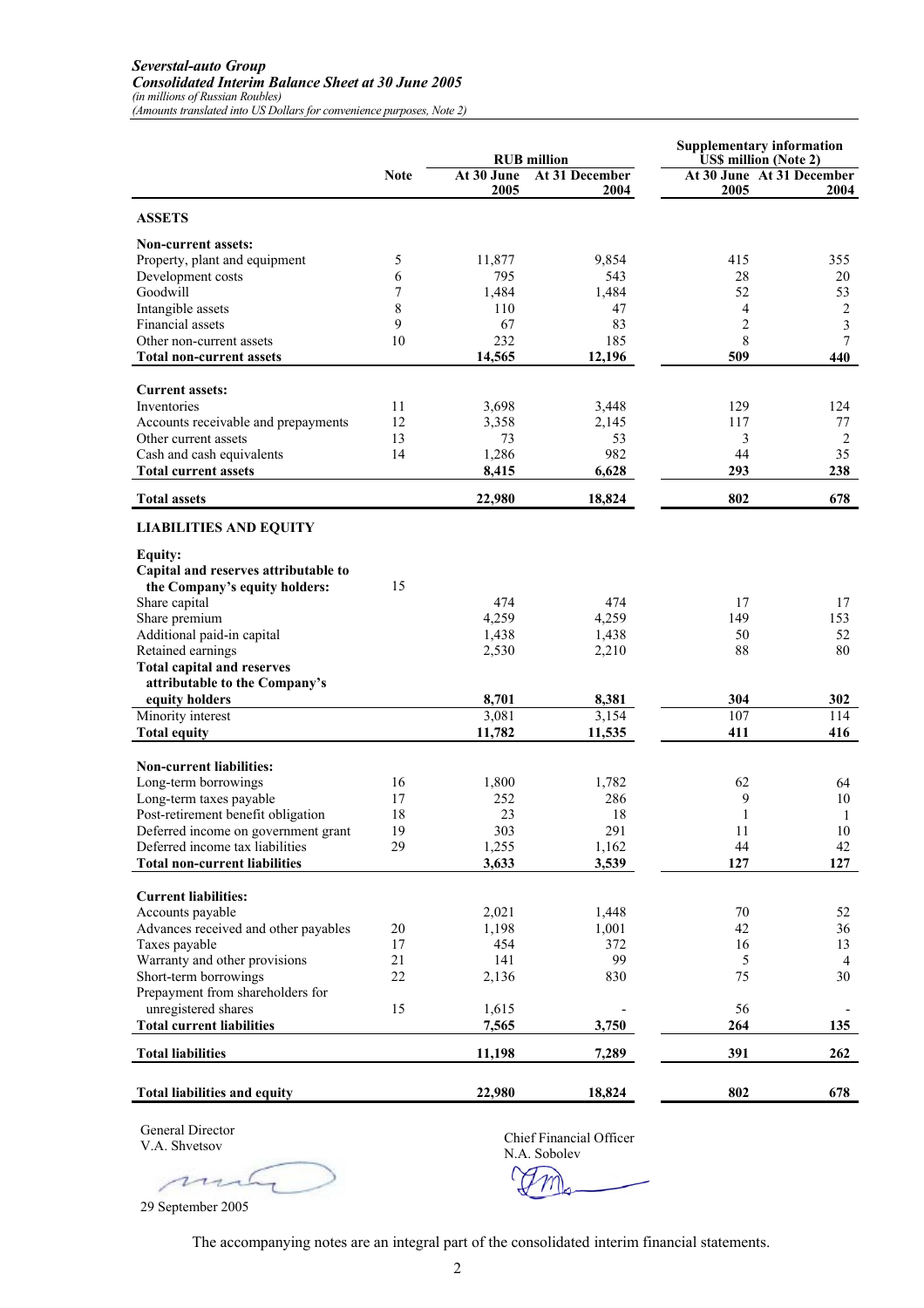|                                                                                |             | <b>RUB</b> million       |                  | <b>Supplementary information</b><br><b>US\$</b> million (Note 2) |                  |
|--------------------------------------------------------------------------------|-------------|--------------------------|------------------|------------------------------------------------------------------|------------------|
|                                                                                |             | Six months ended 30 June |                  | Six months ended 30 June                                         |                  |
|                                                                                | <b>Note</b> | 2005                     | restated<br>2004 | 2005                                                             | restated<br>2004 |
| Sales                                                                          | 23          | 11,075                   | 11,261           | 396                                                              | 391              |
| Cost of sales                                                                  | 24          | (8,548)                  | (8, 564)         | (306)                                                            | (298)            |
| <b>Gross profit</b>                                                            |             | 2,527                    | 2,697            | 90                                                               | 93               |
| Distribution costs                                                             | 25          | (375)                    | (383)            | (13)                                                             | (13)             |
| General and administrative expenses                                            | 26          | (1,083)                  | (981)            | (39)                                                             | (34)             |
| Other operating income/(expenses)                                              | 27          | 32                       | (81)             |                                                                  | (3)              |
| <b>Operating income</b>                                                        |             | 1,101                    | 1,252            | 39                                                               | 43               |
|                                                                                |             |                          |                  |                                                                  |                  |
| Interest expense                                                               |             | (191)                    | (227)            | (7)                                                              | (8)              |
| Net foreign exchange gain /(loss)                                              |             | 17                       | (11)             | 1                                                                |                  |
| <b>Income before taxation</b>                                                  |             | 927                      | 1,014            | 33                                                               | 35               |
| Income tax expense                                                             | 29          | (194)                    | (319)            | (7)                                                              | (11)             |
| Income for the period                                                          |             | 733                      | 695              | 26                                                               | 24               |
| <b>Attributable to:</b>                                                        |             |                          |                  |                                                                  |                  |
| Equity holders of the Company                                                  |             | 646                      | 547              | 23                                                               | 19               |
| Minority interest                                                              |             | 87                       | 148              | 3                                                                | 5                |
|                                                                                |             | 733                      | 695              | 26                                                               | 24               |
| Weighted average number of shares<br>outstanding during the period (thousands) | 30          | 29,800                   | 22,074           | 29,800                                                           | 22,074           |
| Earnings per share (in RUB and US\$) – basic<br>and fully diluted              | 30          | 21.68                    | 24.78            | 0.77                                                             | 0.86             |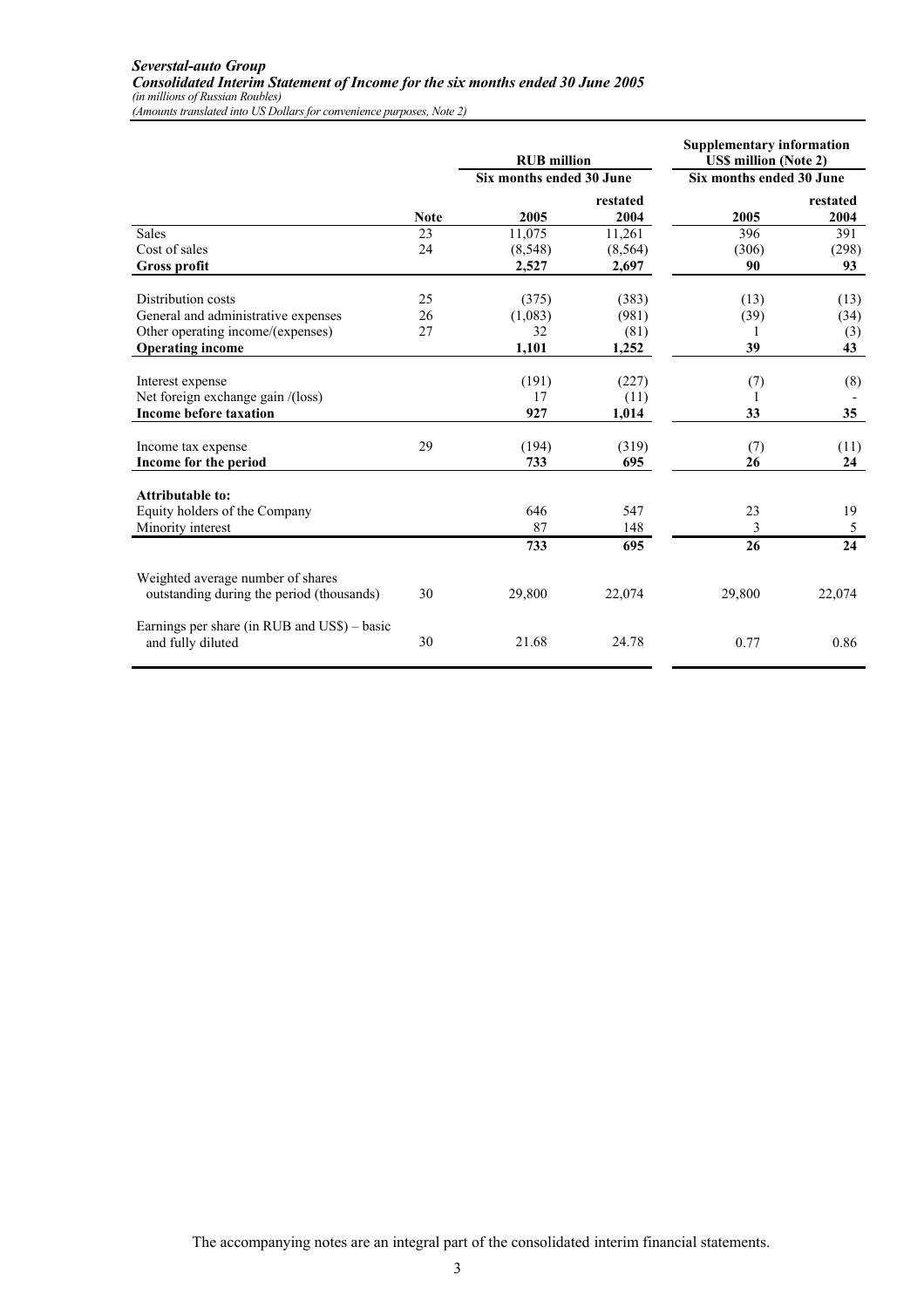### *Severstal-auto Group Consolidated Interim Statement of Cash Flows for the six months ended 30 June 2005 (in millions of Russian Roubles)*

*(Amounts translated into US Dollars for convenience purposes, Note 2)*

|                                                                       |                  | <b>RUB</b> million       |                  | Supplementary<br>information<br><b>US\$ million (Note 2)</b> |                  |
|-----------------------------------------------------------------------|------------------|--------------------------|------------------|--------------------------------------------------------------|------------------|
|                                                                       |                  | Six months ended 30 June |                  | Six months ended 30 June                                     |                  |
|                                                                       | <b>Note</b>      | 2005                     | restated<br>2004 | 2005                                                         | restated<br>2004 |
| Cash flows from operating activities                                  |                  |                          |                  |                                                              |                  |
| Income before taxation                                                |                  | 927                      | 1,014            | 33                                                           | 35               |
| Adjustments for:                                                      |                  |                          |                  |                                                              |                  |
| Depreciation                                                          | 5                | 347                      | 287              | 12                                                           | 10               |
| Provision for impairment of receivables                               | 12               | (4)                      | 7                |                                                              |                  |
| Excess of acquired share of net assets over<br>purchase consideration | 7                | (57)                     | (24)             |                                                              |                  |
| Interest expense                                                      |                  | 191                      | 227              | (2)<br>7                                                     | (1)<br>8         |
| Provisions movements                                                  |                  | 8                        | 38               |                                                              | 1                |
| Retirement benefit obligation                                         | 18               | 5                        | 18               |                                                              | 1                |
| Fair value losses on financial assets at fair value                   |                  |                          |                  |                                                              |                  |
| through profit or loss                                                |                  |                          | 10               |                                                              |                  |
| (Gain)/loss on sale of property, plant and                            |                  |                          |                  |                                                              |                  |
| equipment                                                             | 27               | (17)                     | 13               | (1)                                                          |                  |
| Operating cash flows before working capital                           |                  |                          |                  |                                                              |                  |
| changes                                                               |                  | 1,400                    | 1,590            | 49                                                           | 54               |
| Increase in accounts receivable and prepayments                       |                  | (689)                    | (536)            | (25)                                                         | (18)             |
| Decrease/(increase) in inventories                                    |                  | 21                       | (339)            | 1                                                            | (12)             |
| (Increase)/decrease in other current assets                           |                  | (20)                     | 23               | (1)                                                          | 1                |
| Increase/(decrease) in accounts payable, advances                     |                  |                          |                  |                                                              |                  |
| received and other payables                                           |                  | 292                      | (308)            | 10                                                           | (10)             |
| Increase/(decrease) in taxes payable, other than                      |                  |                          |                  |                                                              |                  |
| income tax                                                            |                  | 88                       | (193)            | 3                                                            | (7)              |
| Cash provided from operations                                         |                  | 1,092                    | 237              | 37                                                           | 8                |
| Income tax paid                                                       |                  | (306)                    | (117)            | (11)                                                         | (4)              |
| Interest paid                                                         |                  | (158)                    | (144)            | (6)                                                          | (5)              |
| Net cash provided from/(used in) operating                            |                  |                          |                  |                                                              |                  |
| activities                                                            |                  | 628                      | (24)             | 20                                                           | (1)              |
| Cash flows from investing activities:                                 |                  |                          |                  |                                                              |                  |
| Purchase of property, plant and equipment                             |                  | (625)                    | (462)            | (22)                                                         | (16)             |
| Proceeds from the sale of property, plant and                         |                  |                          |                  |                                                              |                  |
| equipment                                                             |                  | 19                       | 6                | 1                                                            |                  |
| Development costs capitalised                                         | 6                | (252)                    | (39)             | (9)                                                          | (1)              |
| Increase in stake in subsidiary                                       | $\boldsymbol{7}$ | (160)                    | (29)             | (6)                                                          | (1)              |
| Acquisition of subsidiary, net of cash acquired                       | 7                | (1,323)                  |                  | (47)                                                         |                  |
| Purchase of other non-current assets                                  |                  | (31)                     | (11)             | (1)                                                          |                  |
| Proceeds from sale of other non-current assets                        |                  | 17                       |                  | 1                                                            |                  |
| Net cash used in investing activities:                                |                  | (2,355)                  | (535)            | (83)                                                         | (18)             |
| Cash flows from financing activities:                                 |                  |                          |                  |                                                              |                  |
| Proceeds from borrowings                                              |                  | 5,285                    | 5,708            | 189                                                          | 198              |
| Repayment of borrowings and long-term taxes                           |                  |                          |                  |                                                              |                  |
| payable                                                               |                  | (4,587)                  | (5,758)          | (164)                                                        | (200)            |
| Proceeds from parent company share issue                              | 15               | 1,615                    | 1,272            | 58                                                           | 44               |
| Dividends paid                                                        |                  | (282)                    | (319)            | (10)                                                         | (11)             |
| Net cash provided from financing activities                           |                  | 2,031                    | 903              | 73                                                           | 31               |
| Net increase in cash and cash equivalents                             |                  | 304                      | 344              | 10                                                           | 12               |
| Cash and cash equivalents at the beginning of<br>the period           | 14               | 982                      | 595              | 35                                                           | 20               |
| Cash and cash equivalents at the end of the                           |                  |                          |                  |                                                              |                  |
| period                                                                | 14               | 1,286                    | 939              | 45                                                           | 32               |

The accompanying notes are an integral part of the consolidated interim financial statements.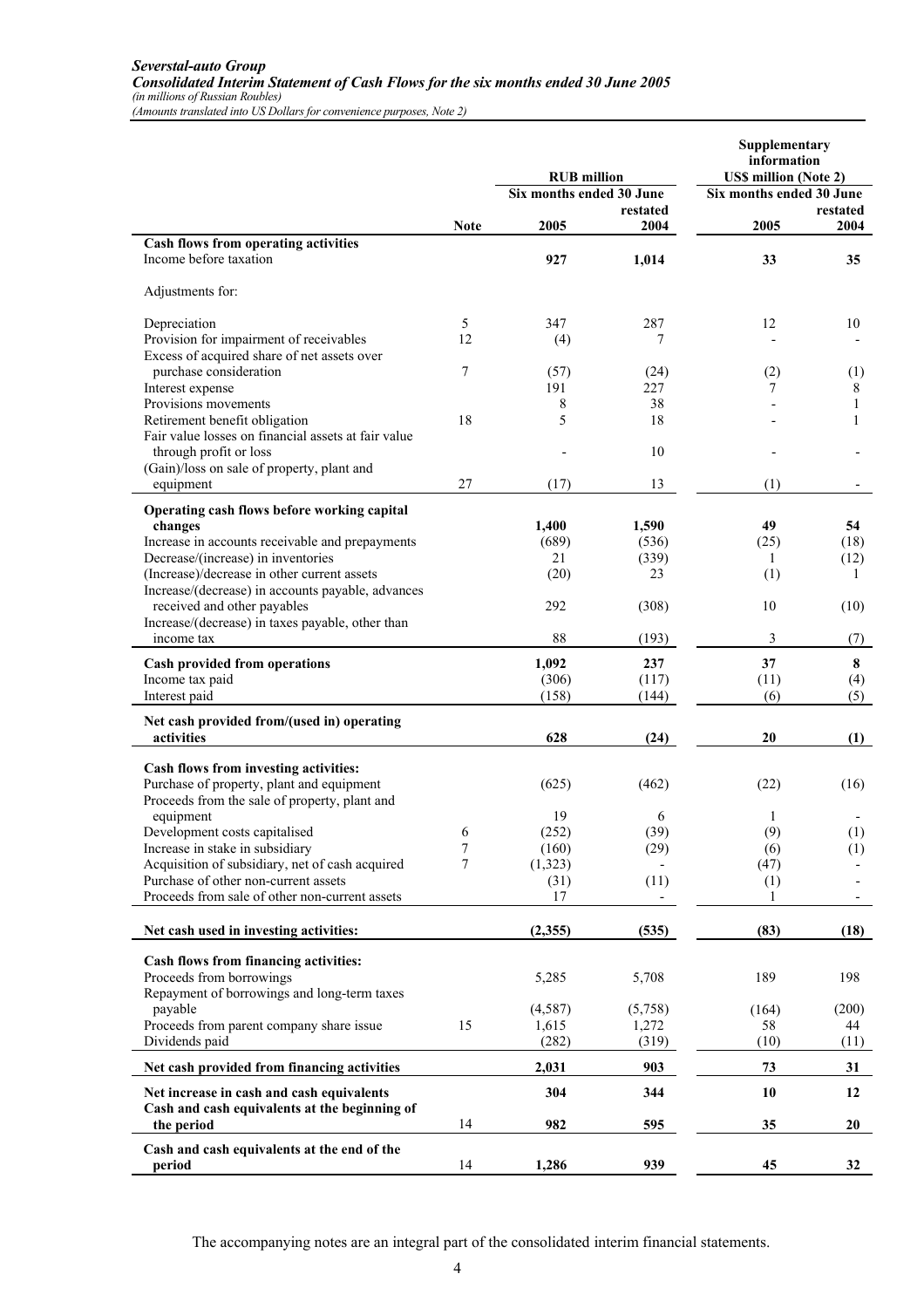### *Severstal-auto Group Consolidated Interim Statement of Changes in Equity for the six months ended 30 June 2005 (in millions of Russian Roubles)*

*(Amounts translated into US Dollars for convenience purposes, Note 2)*

|                                                                  | <b>Note</b> | Share capital            | <b>Share</b><br>premium | <b>Additional</b><br>paid-in-capital | <b>Retained</b><br>earnings | <b>Attributable to</b><br>equity<br>shareholders of<br>the Company | Minority<br>interest        | <b>Total equity</b> |
|------------------------------------------------------------------|-------------|--------------------------|-------------------------|--------------------------------------|-----------------------------|--------------------------------------------------------------------|-----------------------------|---------------------|
| <b>Balance at 31</b><br>December 2003<br>Change in               |             | 377                      | 2,885                   | 1,438                                | 1,527                       | 6,227                                                              | 3,153                       | 9,380               |
| accounting policy<br><b>Restated balance</b><br>at 31 December   | 3.2         | $\overline{\phantom{a}}$ |                         |                                      | 14                          | 14                                                                 | 6                           | 20                  |
| 2003                                                             |             | 377                      | 2,885                   | 1,438                                | 1,541                       | 6,241                                                              | 3,159                       | 9,400               |
| Income for the six<br>months                                     |             |                          |                         |                                      | 547                         | 547                                                                | 148                         | 695                 |
| Dividends                                                        | 15          |                          |                         |                                      | (375)                       | (375)                                                              |                             | (375)               |
| Share of net assets<br>acquired from<br>minority<br>shareholders | $\tau$      |                          |                         |                                      |                             |                                                                    | (52)                        | (52)                |
| <b>Balance at 30 June</b><br>2004                                |             | 377                      | 2,885                   | 1,438                                | 1,713                       | 6,413                                                              | 3,255                       | 9,668               |
| <b>Balance at 31</b><br>December 2004                            |             | 474                      | 4,259                   | 1,438                                | 2,210                       | 8,381                                                              | 3,154                       | 11,535              |
| Income for the six<br>months                                     |             |                          |                         |                                      | 646                         | 646                                                                | 87                          | 733                 |
| Dividends                                                        | 15          |                          |                         |                                      | (326)                       | (326)                                                              | $\overline{\phantom{a}}$    | (326)               |
| Share of net assets<br>acquired from<br>minority                 |             |                          |                         |                                      |                             |                                                                    |                             |                     |
| shareholders<br><b>Business</b>                                  | 7           |                          |                         |                                      |                             |                                                                    | (165)                       | (165)               |
| combination                                                      | $\tau$      |                          |                         |                                      |                             |                                                                    | 5                           | 5                   |
| <b>Balance at 30 June</b><br>2005                                |             | 474                      | 4,259                   | 1,438                                | 2,530                       | 8,701                                                              | 3,081                       | 11,782              |
|                                                                  |             | Share capital            | <b>Share</b><br>premium | <b>Additional</b><br>paid-in-capital | Retained<br>earnings        | <b>Attributable to</b><br>equity<br>shareholders of<br>the Company | <b>Minority</b><br>interest | <b>Total equity</b> |
| Supplementary<br>information<br><b>US\$</b> million<br>(Note 2)  |             |                          |                         |                                      |                             |                                                                    |                             |                     |
| <b>Balance at 31</b><br>December 2004                            |             | 17                       | 153                     | 52                                   | 80                          | 302                                                                | 114                         | 416                 |
| <b>Balance at 30 June</b><br>2005                                |             | 17                       | 149                     | ${\bf 50}$                           | ${\bf 88}$                  | 304                                                                | 107                         | 411                 |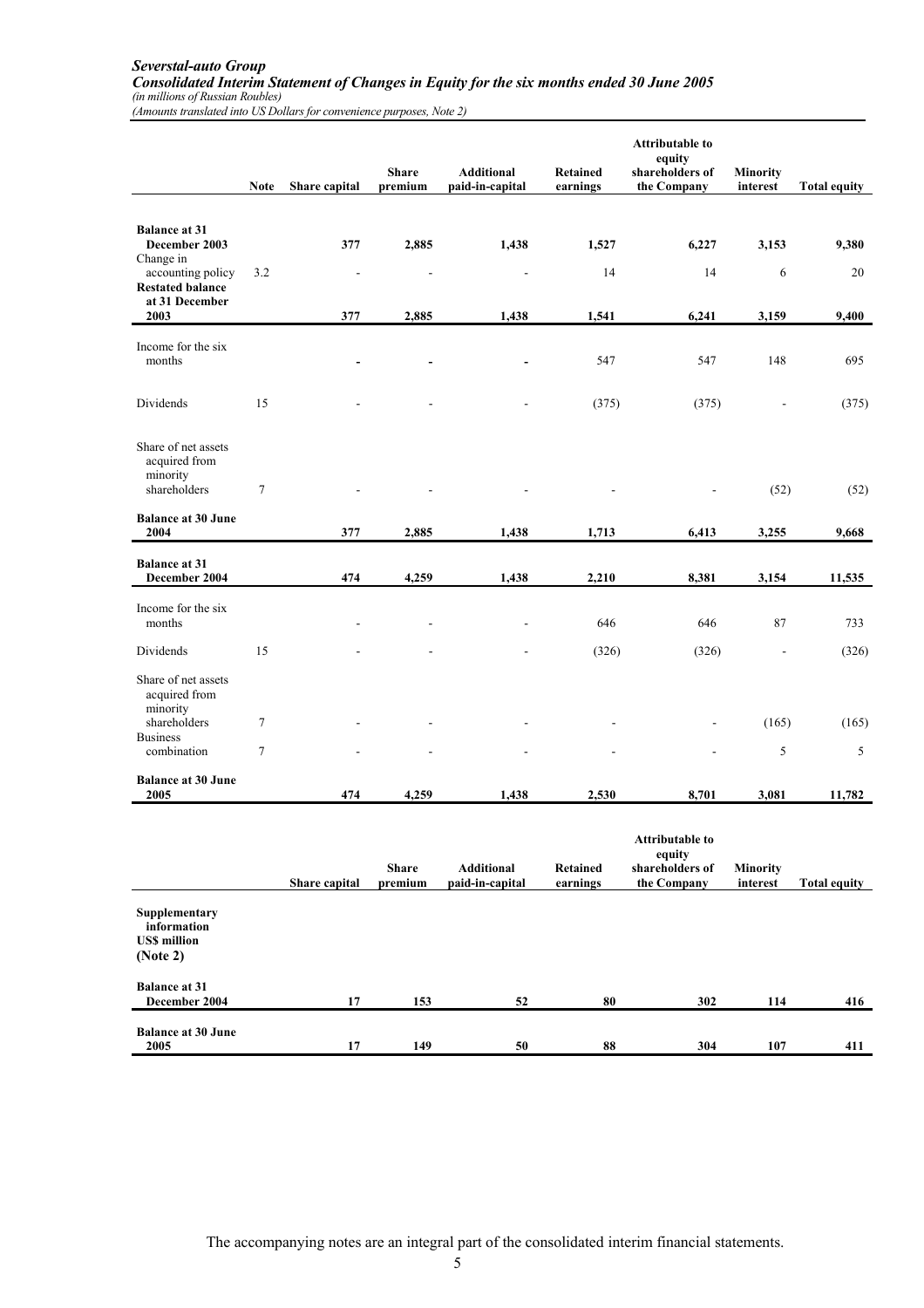# **1 The Severstal-auto Group and its operations**

OAO "Severstal-auto" (the "Company") and its subsidiaries' (the "Group") principal activities are the manufacture and sale of vehicles, including automotive components, assembly kits, and engines. The Group's manufacturing facilities are primarily based in the City of Ulyanovsk, the Nizhny Novgorod Region and the City of Naberezhnye Chelny in Russia.

OAO "Severstal-auto" was incorporated as an open joint stock company in the Russian Federation in March 2002 by OAO "Severstal" (the predecessor) by contributing its controlling interests in OAO "UAZ" and OAO "ZMZ", which were acquired through purchases close to the end of 2000, in exchange for the Company's share capital.

The Company's parent is Newdeal Investments Limited which holds 87.69% of the Company's share capital. At the balance sheet date Alexey Mordashov and Vadim Shvetsov controlled, respectively, 85% and 15% of the share capital of Newdeal Investments Limited. See Note 15 for subsequent reduction.

During the six months ended 30 June 2005 the Company acquired control of OAO "Small Car Plant" (OAO "ZMA") based in Naberezhnye Chelny, Republic of Tatarstan. OAO "ZMA" produces Class A cars branded as the OKA. Please refer to Note 7 for greater detail.

The registered office of the Company is Prospect Pobedy, 33, Cherepovets, Vologda Region, 162614, Russian Federation.

These consolidated interim financial statements have been approved for issue by the General Director and Chief Financial Officer on 29 September 2005.

# **2 Basis of presentation of the financial statements**

These consolidated interim financial statements have been prepared in accordance with International Financial Reporting Standards ("IFRS").

The Group companies maintain their accounting records in Russian Roubles ("RUB") and prepare their statutory financial statements in accordance with the Federal Law on Accounting of the Russian Federation. The financial statements are based on the statutory records, with adjustments and reclassifications recorded for the purpose of fair presentation in accordance with IFRS.

The consolidated financial statements have been prepared under the historical cost convention except as disclosed in the accounting policies below. For example, financial assets are shown at fair value. The preparation of financial statements in conformity with IFRS requires the use of certain critical accounting estimates. It also requires management to exercise its judgement in the process of applying the Company's accounting policies. The areas involving a higher degree of judgement or complexity, or areas where assumptions and estimates are significant to the consolidated financial statements are disclosed in Note 3.22.

## *Accounting for the effect of inflation*

Prior to 1 January 2003 the adjustments and reclassifications made to the statutory records for the purpose of IFRS presentation included the restatement of balances and transactions for the changes in the general purchasing power of the RUB in accordance with IAS 29 ("Financial Reporting in Hyperinflationary Economies"). IAS 29 requires that the financial statements prepared in the currency of a hyperinflationary economy be stated in terms of the measuring unit current at the balance sheet date. As the characteristics of the economic environment of the Russian Federation indicate that hyperinflation has ceased, effective from 1 January 2003 the Group no longer applies the provisions of IAS 29. Accordingly, the amounts expressed in the measuring unit current at 31 December 2002 are treated as the basis for the carrying amounts in these consolidated interim financial statements.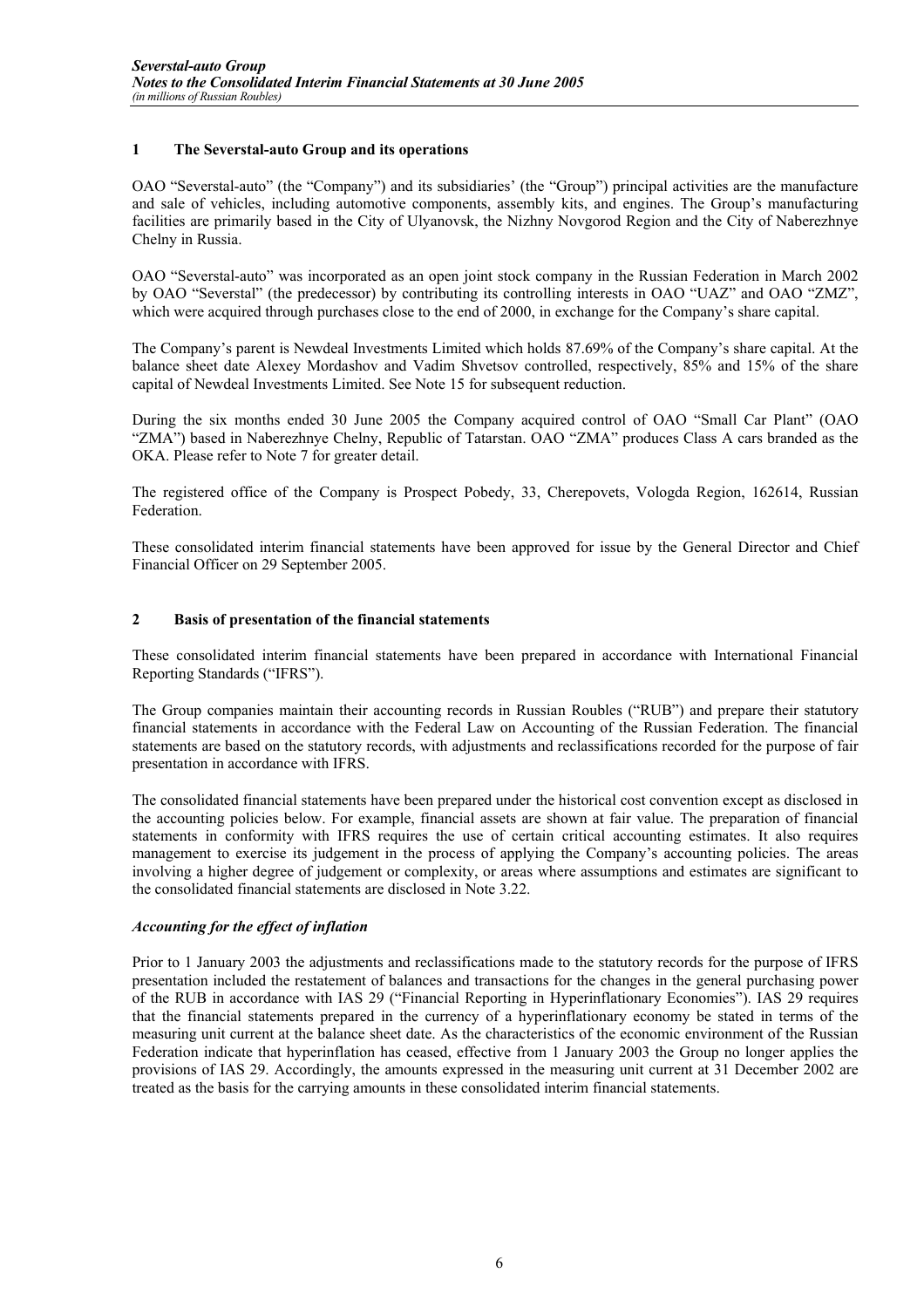# **2 Basis of presentation of the financial statements (continued)**

# *Supplementary information*

U.S. Dollar ("US\$") amounts shown in the consolidated financial statements are translated from the RUB as a matter of arithmetic computation only, at the official rate of the Central Bank of the Russian Federation at 30 June 2005 of RUB 28.67 = US\$1 (at 31 December 2004 of RUB 27.75 = US\$1). The statement of income and cash flow statement has been translated at the average exchange rates during the six months ended 30 June 2005 and 30 June 2004. The difference was recognised in equity. The US\$ amounts are presented solely for the convenience of the reader, and should not be construed as a representation that RUB amounts have been or could have been converted to the US\$ at this rate, nor that the US\$ amounts present fairly the financial position and results of operations and cash flows of the Group in accordance with IFRS.

Exchange restrictions and currency controls exist relating to converting the RUB into other currencies. The RUB is not freely convertible in most countries outside of the Russian Federation.

# **3 Summary of significant accounting policies**

# **3.1 Early adoption of standards**

In 2003 the Group early adopted all the applicable IFRS which are relevant to its operations. None of the new standards or interpretations, issued up to the date of signing these financial statements, are expected to have any significant effect upon the Group's financial statements.

# **3.2 Change in accounting policy**

From 1 July 2004 the Company changed its accounting policy regarding interest on borrowings. Borrowings costs that are directly attributable to the acquisition, construction or production of qualifying assets are capitalised as part of the cost of that asset.

Management believes that capitalisation of borrowings costs within qualifying assets results in the financial statements providing more reliable and relevant information about the effects of transactions.

The change in accounting policy resulted in:

|                                                  | Year ended       | Six months ended    | <b>Year ended</b> |
|--------------------------------------------------|------------------|---------------------|-------------------|
|                                                  | 31 December 2004 | <b>30 June 2004</b> | 31 December 2003  |
| Increase in property, plant and equipment        | 46               | 32                  | 26                |
| Increase in retained earnings                    | 25               |                     | 14                |
| Increase in equity attributable to minority      | 10               |                     |                   |
| Increase in deferred income tax liabilities      |                  |                     |                   |
| Decrease in interest expenses                    | (20)             | (6)                 | (26)              |
| Increase in deferred income tax expenses         |                  |                     |                   |
| Increase in minority share of profit for the     |                  |                     |                   |
| period                                           |                  |                     |                   |
| Increase in basic and diluted earnings per share | 0.45             | 0.14                | 0.63              |

# **3.3 Segment reporting**

A business segment is a group of assets and operations engaged in providing products or services that are subject to risks and returns that are different from those of other business segments. A geographical segment is engaged in providing products or services within a particular economic environment that are subject to risks and returns that are different from those of segments operating in other economic environments.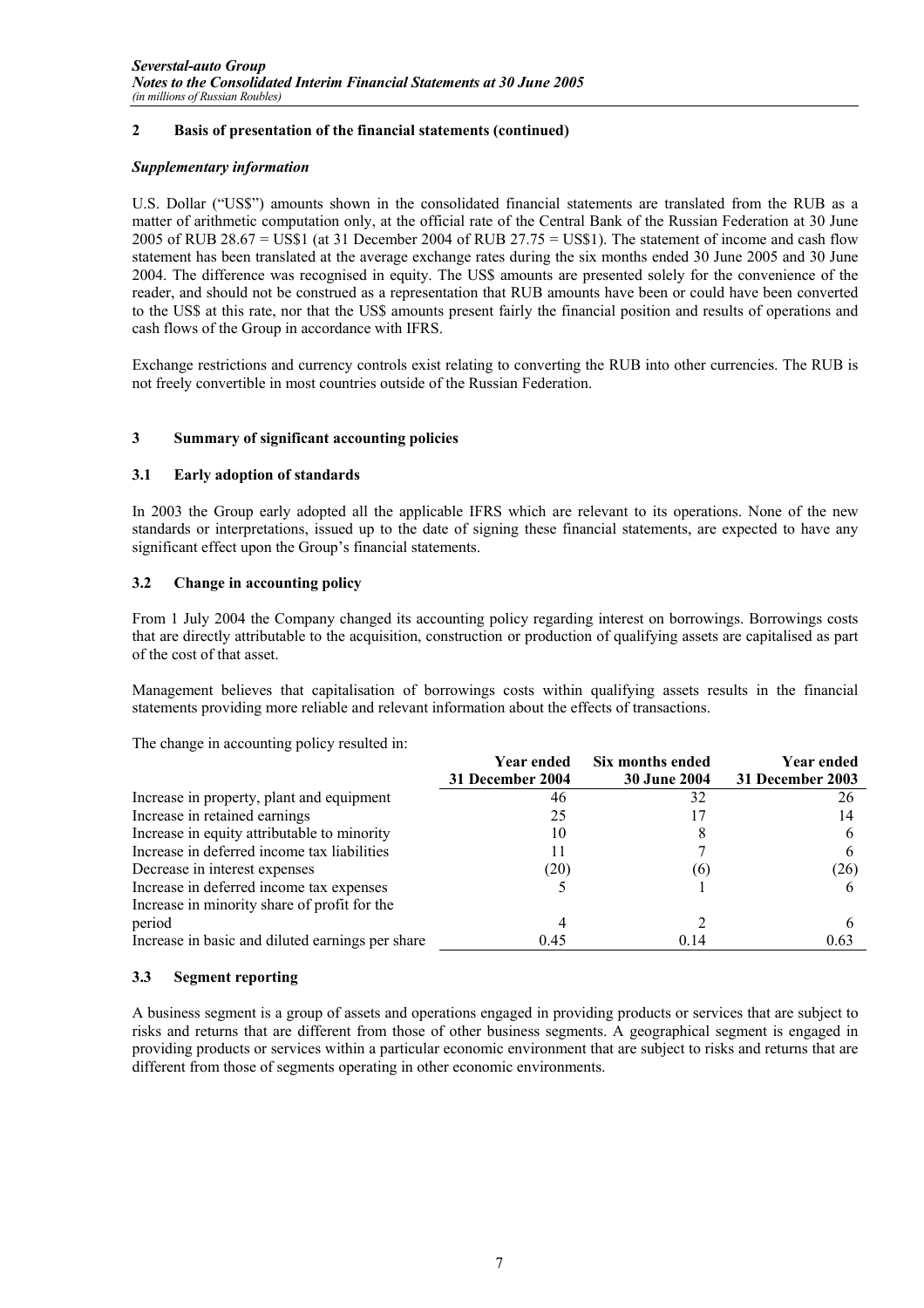## **3.4 Group accounting**

## *Subsidiary undertakings*

Subsidiary undertakings, which are those entities in which the Group has an interest of more than one half of the voting rights, or otherwise has power to exercise control over the operations, are included into the consolidated financial statements. Subsidiaries are consolidated from the date on which control is transferred to the Group and are no longer consolidated from the date that control ceases. All intergroup transactions, balances and unrealised gains on transactions between the Group's companies are eliminated. Unrealised losses are also eliminated unless the transaction provides evidence of an impairment of the asset transferred. Where necessary, accounting policies for subsidiaries have been changed to ensure consistency with the policies adopted by the Group.

The purchase method of accounting is used to account for the acquisition of subsidiaries by the Group. The cost of an acquisition is measured as the fair value of the assets given up, equity instruments issued or liabilities incurred or assumed at the date of acquisition plus costs directly attributable to the acquisition. Identifiable assets acquired and liabilities and contingent liabilities assumed in a business combination are measured initially at their fair values at the acquisition date, irrespective of the extent of any minority interest. The excess of the cost of acquisition over the fair value of the Group's share of the identifiable net assets of the subsidiary acquired is recorded as goodwill (see Note 3.6). If the cost of acquisition is less than the fair value of the net assets of the subsidiary acquired, the difference is recognised directly in the statement of income.

Minority interest at the balance sheet date represents the minority shareholders' portion of the fair values of the identifiable assets and liabilities of the subsidiaries at the acquisition date, and the minorities' portion of movements in those subsidiaries' equity since the date of the combination. Minority interest is presented within equity. Transactions with minority interests are accounted for under the parent company model whereby minorities are third parties in the context of the Group's financial statements. Consequently such transactions create assets/liabilities and give rise to gains/losses in the statement of income.

## *Purchases of subsidiaries from parties under common control*

Purchases of subsidiaries from parties under common control are accounted for using the predecessor cost method.

The assets and liabilities of the subsidiary transferred under common control are recorded in these financial statements at the historical cost of the predecessor. Related goodwill inherent in the predecessor's original acquisition is also recorded in these financial statements.

These financial statements, including corresponding figures, are presented as if the subsidiary had been accounted for under the purchase method from the date it was originally acquired by the predecessor.

## **3.5 Property, plant and equipment**

Property, plant and equipment is recorded at purchase or construction cost. Before 31 December 2002 property, plant and equipment were recorded at purchase or construction cost restated to the equivalent purchasing power of the RUB. At each reporting date management assesses whether there is any indication of impairment of property, plant and equipment. If any such indication exists, management estimates the recoverable amount, which is determined as the higher of an asset's net selling price and its value in use. The carrying amount is reduced to the recoverable amount and the difference is recognised as an expense (impairment loss) in the consolidated statement of income. An impairment loss recognised for an asset in prior years is reversed if there has been a change in the estimates used to determine the asset's recoverable amount.

Depreciation is calculated on the amounts of property, plant and equipment on a straight-line basis. The depreciation periods, which approximate to the estimated useful economic lives of the respective assets, are as follows:

|                     | Number of years |
|---------------------|-----------------|
| <b>Buildings</b>    | 35 to 45        |
| Plant and machinery | 15 to 25        |
| Other               | 5 to 12         |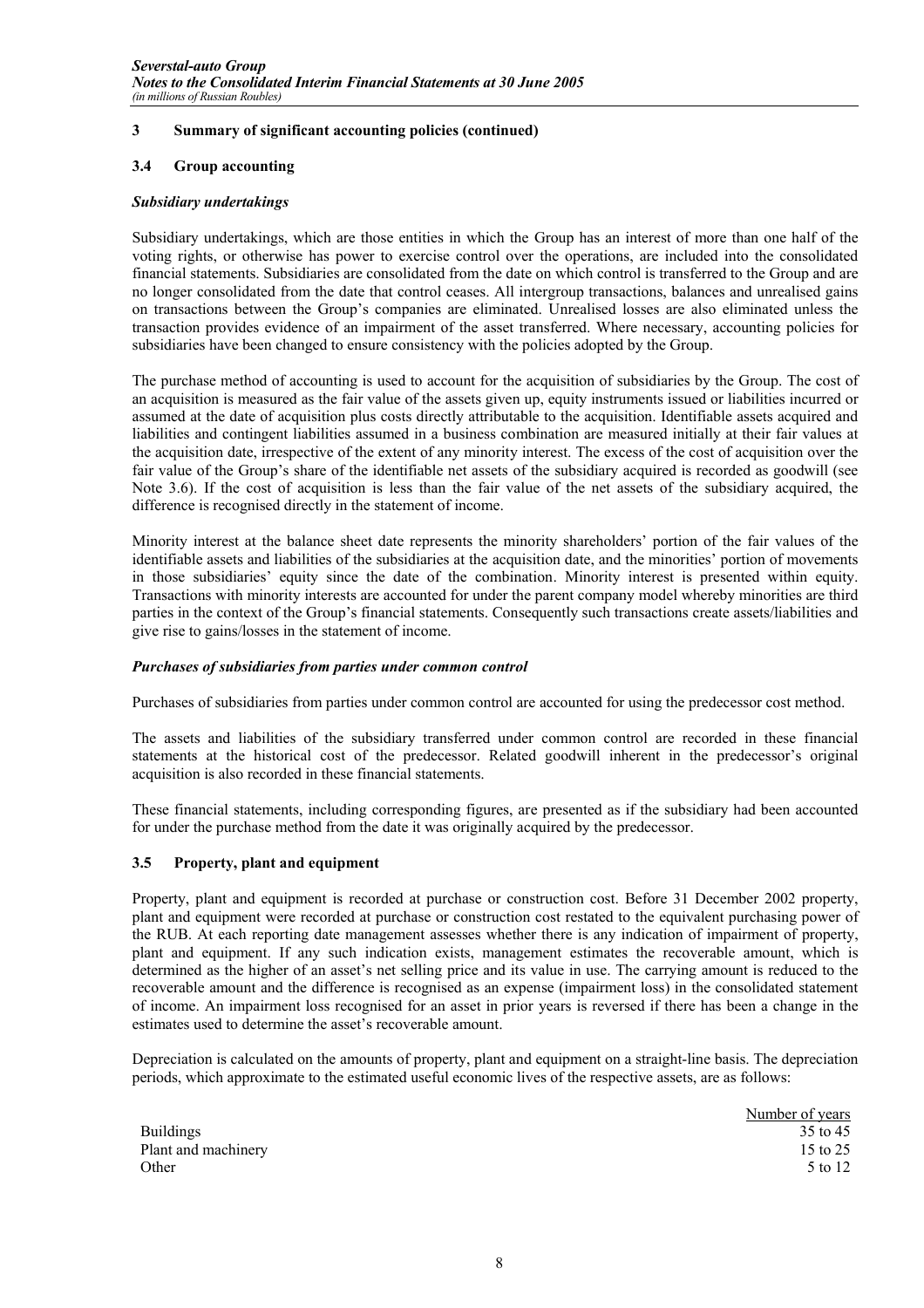## **3.5 Property, plant and equipment (continued)**

Repair and maintenance expenditure is expensed as incurred. Major renewals and improvements are capitalised and the assets replaced are retired. Gains and losses arising from the retirement or disposal of property, plant and equipment are included in the consolidated statement of income as incurred.

Assets under construction and land owned by the Group is not depreciated.

# **3.6 Intangible assets**

# *Goodwill*

Goodwill represents the excess of the cost of an acquisition over the fair value of the Group's share of the net identifiable assets of the acquired subsidiary at the date of acquisition. Goodwill is tested annually in December for impairment and carried at cost less accumulated impairment losses. Gains and losses on the disposal of an entity include the carrying amount of goodwill relating to the entity sold. When shares are acquired from minority shareholders, the management use carrying values of the underlying net identifiable assets for the purposes of the goodwill computation.

Any excess of the Group's share of the net identifiable assets over the cost of an acquisition is recognised immediately in the statement of income.

Goodwill is allocated to cash generating units for the purposes of impairment testing, namely the two major subsidiaries: OAO "UAZ" and OAO "ZMZ".

## *Research and development costs*

Research expenditure is recognised as an expense as incurred. Costs incurred for development projects are recognised as intangible assets if, and only if it is probable that the future economic benefits that are attributable to the asset will flow to the Group and the cost of the asset can be measured reliably. Development costs with a finite useful life that have been capitalised are amortised from the commencement of commercial production on a straightline basis over the period of their expected benefits. Development costs with indefinite useful life are tested for impairment at each balance sheet date.

## *Other intangible assets*

Trademarks and licences purchased by the Group are shown at historical cost. Trademarks and licences which were acquired as a result of acquiring subsidiaries are initially recognised at fair value. Trademarks and licences have a definite useful life and are carried at cost less accumulated amortisation. Amortisation is calculated using the straight-line method to allocate the cost over their estimated useful lives, which are as follows:

Computer software licenses 3 to 5 Trademarks and licences 3 to 10

Number of years

# **3.7 Investments**

## *Financial assets at fair value through profit or loss*

This category has two sub-categories: financial assets held for trading, and those designated at fair value through profit or loss at inception. These financial assets are classified in this category if acquired principally for the purpose of selling or if so designated by management. Assets in this category are classified as non-current assets unless management has the express intention of holding the investment for less than 12 months from the balance sheet date or unless they will need to be sold to raise operating capital, in which case they are included in current assets. Management determines the appropriate classification of its investments at the time of the purchase and re-evaluates such designation at each reporting date.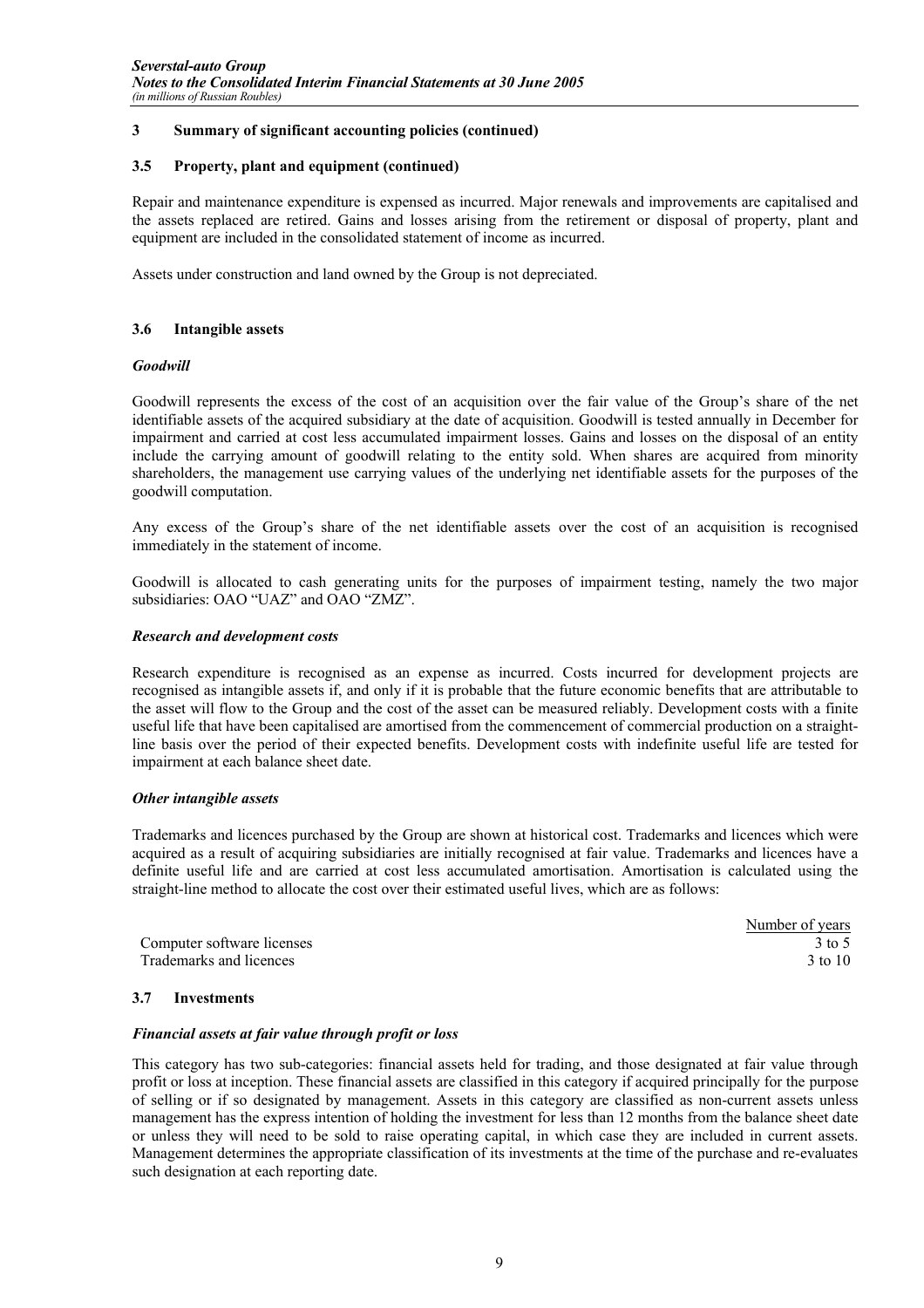# **3.7 Investments (continued)**

All purchases and sales of financial assets at fair value through profit or loss are recognised on the settlement date, which is the date that the investment is delivered to or by the Group. The fair value of financial assets that are not traded in an active market is determined by using valuation techniques. Estimated discounted cash flows are used to determine fair value for the remaining financial assets. Realised and unrealised gains and losses arising from changes in the fair value of these financial assets are included in the statement of income in the period in which they arise.

# **3.8 Inventories**

Inventories are recorded at the lower of cost and net realisable value. Cost of inventory is determined on the weighted average basis. The cost of finished goods and work in progress comprises raw material, direct labour, other direct costs and related production overheads (based on normal operating capacity), but excludes borrowing costs and administrative overheads. Net realisable value is the estimated selling price in the ordinary course of business, less the cost of completion and selling expenses. Provision is made for potential losses on obsolete or slow-moving inventories taking into account their expected use and future realisable value.

# **3.9 Trade receivables**

Trade receivables are recognised initially at fair value and subsequently measured at amortised cost using the market rate of interest for similar borrowers, less provision for impairment and include value added taxes. A provision for impairment of trade receivables is established when there is objective evidence that the Group will not be able to collect all amounts due according to the original terms of the receivables. The amount of the provision is the difference between the carrying amount and the recoverable amount, being the present value of expected cash flows, discounted at the market rate of interest for similar borrowers. The amount of the provision is recognised in the statement of income.

# **3.10 Value added tax**

Value added tax (VAT) related to sales is payable to tax authorities upon collection of receivables from customers. Input VAT is generally reclaimable against sales VAT upon payment for purchases. The tax authorities permit the settlement of VAT on a net basis. VAT related to sales and purchases, which have not been settled at the balance sheet date (VAT deferred) is recognised in the consolidated balance sheet on a net basis and disclosed separately from the actual VAT payable. Where provision has been made for impairment of receivables, impairment loss is recorded for the gross amount of the debtor, including VAT. The related VAT deferred liability is maintained until the debtor is written off for tax purposes.

# **3.11 Cash and cash equivalents**

Cash comprises cash on hand and demand deposits. Cash equivalents comprise short-term investments with less than three months of maturity since inception, which are readily converted to cash, and are not subject to significant risk of changes in value.

# **3.12 Borrowings and restructured taxes**

Borrowings are recognised initially at their fair value (which is determined using the prevailing market rate of interest for a similar instrument, if significantly different from the transaction price), net of transaction costs incurred. In subsequent periods, borrowings are stated at amortised cost using the effective yield method; any difference between fair value of the proceeds (net of transaction costs) and the redemption amount is recognised as interest expense over the period of the borrowings. Borrowing costs are expensed in the period when incurred except for those, which are directly attributable to the acquisition, construction or production of a qualifying asset. Such borrowing costs are capitalised as part of the cost of the asset during the period of time that is required to complete and prepare the asset for its intended use and when it is probable that they will result in future economic benefits to the Group and costs can be measured reliably. This accounting policy has been applied in 2004 retrospectively (Note 3.2).

Accrued interest is recorded within the relevant borrowing.

Restructured taxes are recognised initially at their fair value (which is determined using the prevailing market rate of interest for a similar instrument). In subsequent periods, restructured taxes are stated at amortised cost.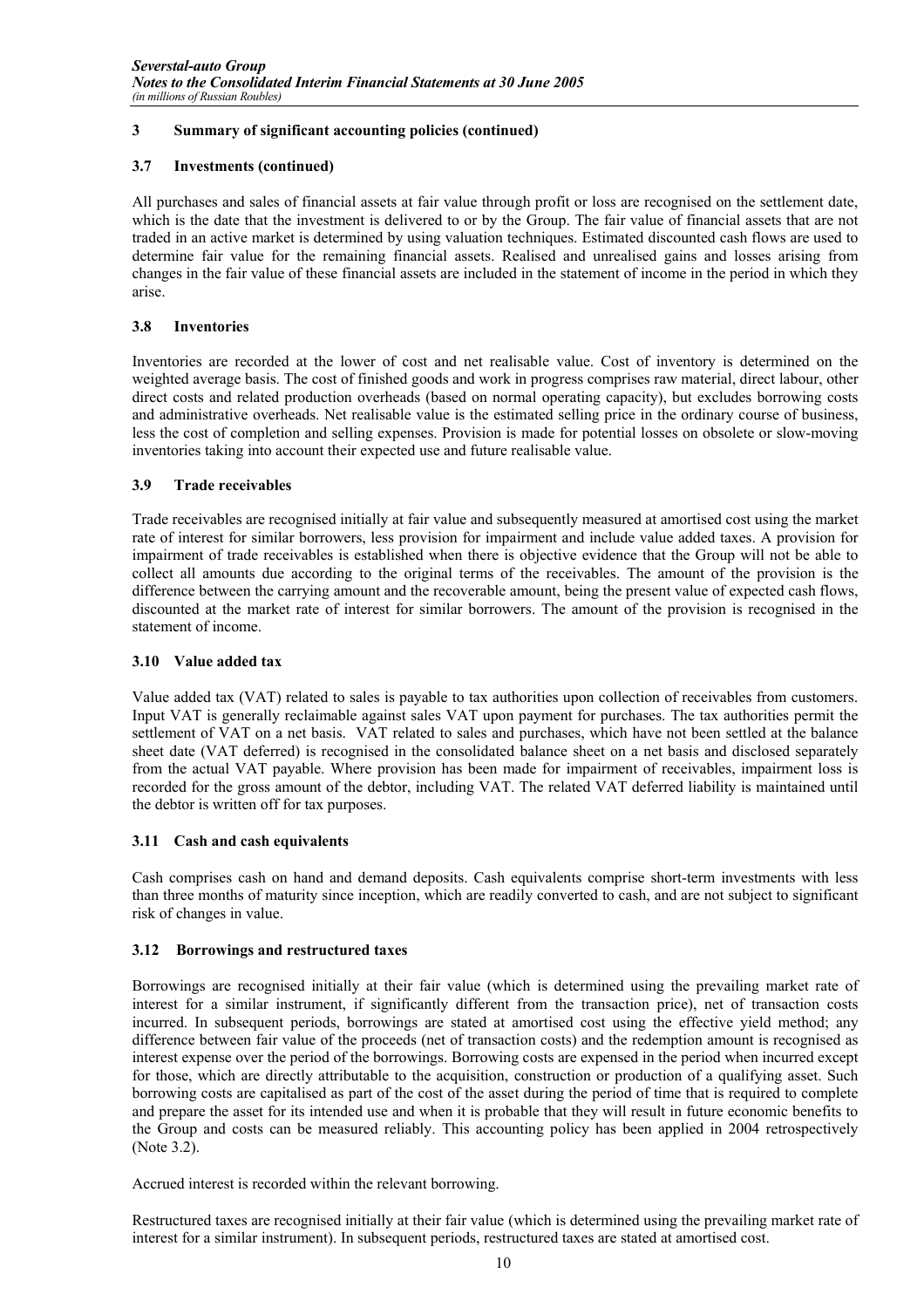# **3.13 Provision for warranties**

Provisions are recognised when the Group has a present legal or constructive obligation as a result of past events, and it is probable that an outflow of resources will be required to settle the obligation, and a reliable estimate of the amount of the obligation can be made.

The Group recognises the estimated liability to repair or replace products sold still under warranty at the balance sheet date. This provision is calculated based on past history of the level of repairs and replacements. Estimated costs of future product warranties are fully provided for at the time of the sale of products.

# **3.14 Deferred income taxes**

Deferred tax assets and liabilities are calculated in respect of temporary differences using the balance sheet liability method. Deferred income taxes are provided for all temporary differences arising between the tax basis of assets and liabilities and their carrying values for financial reporting purposes. A deferred tax asset is recorded only to the extent that it is probable that a taxable profit will be available against which the deductible temporary differences can be utilised. Deferred tax assets and liabilities are measured at tax rates that are expected to apply to the period when the asset is realised or the liability is settled, based on tax rates that have been enacted or substantively enacted at the balance sheet date.

Deferred income tax is provided on temporary differences arising on investments in subsidiaries, associates and joint ventures, except where the timing of the reversal of the temporary difference can be controlled and it is probable that the temporary difference will not reverse in the foreseeable future.

# **3.15 Employee benefits**

## *Social costs*

The Group incurs employee costs related to the provision of benefits such as health services and recreational activities. These amounts principally represent an implicit cost of employees and, accordingly, have been charged to other operating expenses in the consolidated statement of income.

## *Pension costs*

In the normal course of business Group companies contribute to the Russian Federation state pension scheme on behalf of their employees. Mandatory contributions to the governmental pension scheme are expensed when incurred.

One subsidiary of the Group, OAO "ZMZ", operates a voluntary pension scheme, which is a defined benefit plan. A defined benefit plan is a pension plan that defines an amount of pension benefit that an employee will receive on retirement, usually dependent on one or more factors, such as age, years of service and compensation.

The liability recognised in the balance sheet in respect of the defined benefit pension plan is the present value of the defined benefit obligation at the balance sheet date less the fair value of plan assets, together with adjustments for unrecognised actuarial gains or losses and past service costs. The defined benefit obligation is calculated annually by management using the projected unit credit method. The present value of the defined benefit obligation is determined by discounting the estimated future cash outflows using interest rates of high-quality corporate bonds that are denominated in the currency in which the benefits will be paid, and that have terms to maturity approximating to the terms of the related pension liability.

Actuarial gains and losses arising from experience adjustments and changes in actuarial assumptions are charged or credited to income over the employees' expected average remaining working lives.

Past service costs are recognised immediately in income, unless the changes to the pension plan are conditional on the employees remaining in service for a specified period of time (the vesting period). In this case, the past-service costs are amortised on a straight-line basis over the vesting period.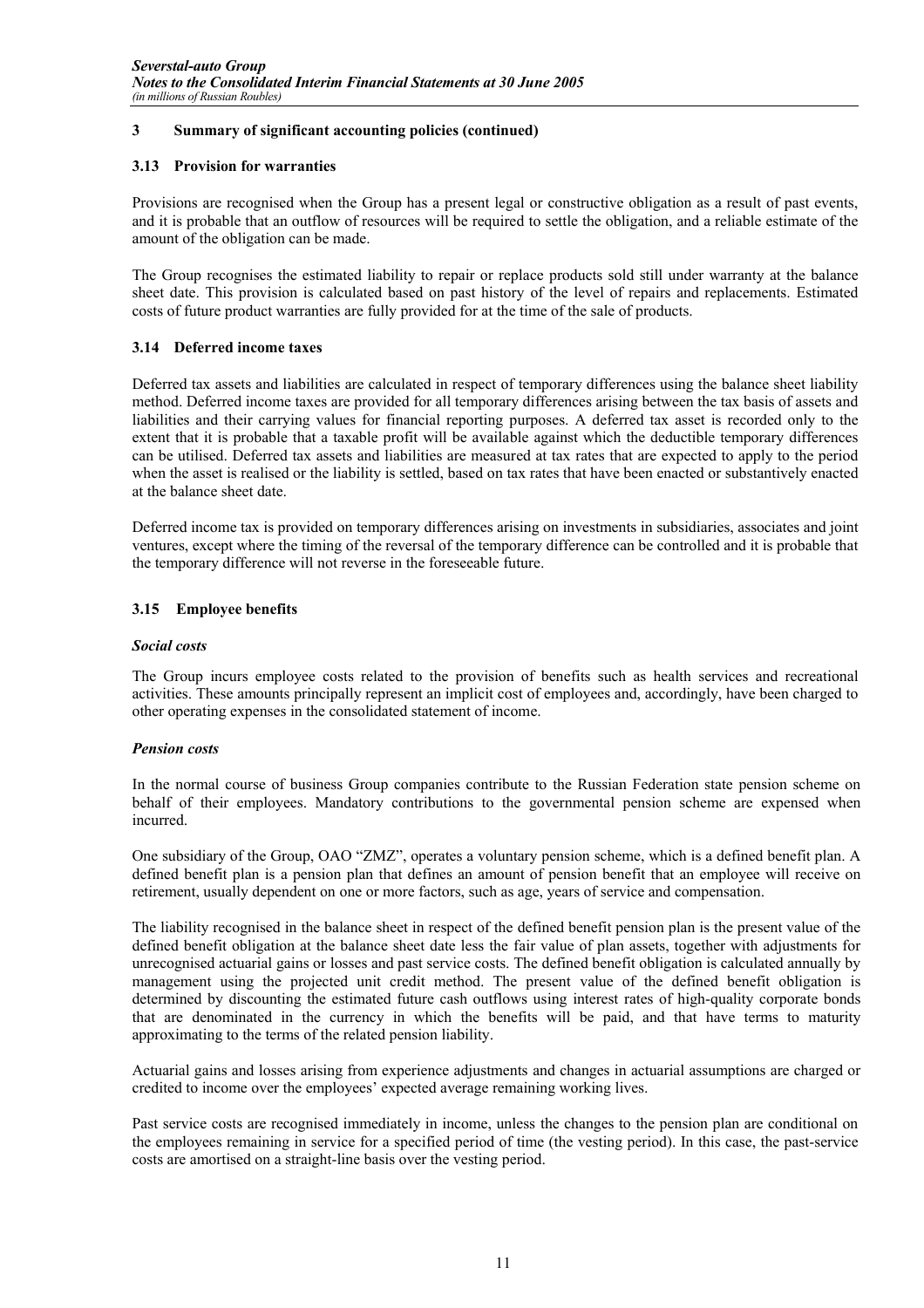# **3.16 Government grant**

Grants from the government are recognised at their fair value where there is a reasonable assurance that the grant will be received and the Group will comply with all attached conditions. Government grants relating to costs are deferred and recognised in the statement of income over the period necessary to match them with the costs that they are intended to compensate. Government grants relating to the purchase of property, plant and equipment are included in non-current liabilities as deferred government grant and are credited to the statement of income on a straight line basis over the expected lives of the related assets.

# **3.17 Use of bills of exchange and promissory notes**

The Group uses third party bills of exchange in its operations. Bank promissory notes received are included in the balance sheet within cash and cash equivalents.

# **3.18 Shareholders' equity**

# *Share capital*

Ordinary shares are classified as equity. Incremental costs directly attributable to the issue of new shares are shown in equity as a deduction, net of tax, from the proceeds. Any excess of the fair value of consideration received over the par value of shares issued is recognised as a share premium.

# *Dividends*

Dividends are recognised as a liability and deducted from equity at the balance sheet date only if they are declared before or on the balance sheet date. Dividends are disclosed when they are proposed before the balance sheet date or proposed or declared after the balance sheet date but before the financial statements are authorised for issue.

## **3.19 Revenue recognition**

Revenues on sales of vehicles, engines, automotive components and other products are recognised when goods are dispatched to customers as this is the date that the risks and rewards of ownership are transferred to the customers.

Sales of services are recognised in the accounting period in which the services are rendered, by reference to completion of the specific transaction assessed on the basis of the actual service provided as a proportion of the total services to be provided.

Sales are shown net of VAT and discounts, and after eliminating sales within the Group.

# **3.20 Earnings per share**

Basic earnings per share is determined by dividing the net income attributable to ordinary shareholders by the weighted average number of participating shares in issue during the reporting year.

## **3.21 Foreign currency transactions**

Monetary assets and liabilities which are held by Group entities and denominated in foreign currencies are translated into the RUB at the exchange rates prevailing at the balance sheet date. Foreign currency transactions are accounted for at the exchange rate prevailing at the date of the transaction. Gains and losses resulting from the settlement of such transactions and from the translation of monetary assets and liabilities denominated in foreign currency are recognised in the statement of income.

## **3.22 Critical accounting estimates and judgements**

Estimates and judgements are continually evaluated and are based on historical experience and other factors, including expectations of future events that are believed to be reasonable under the circumstances.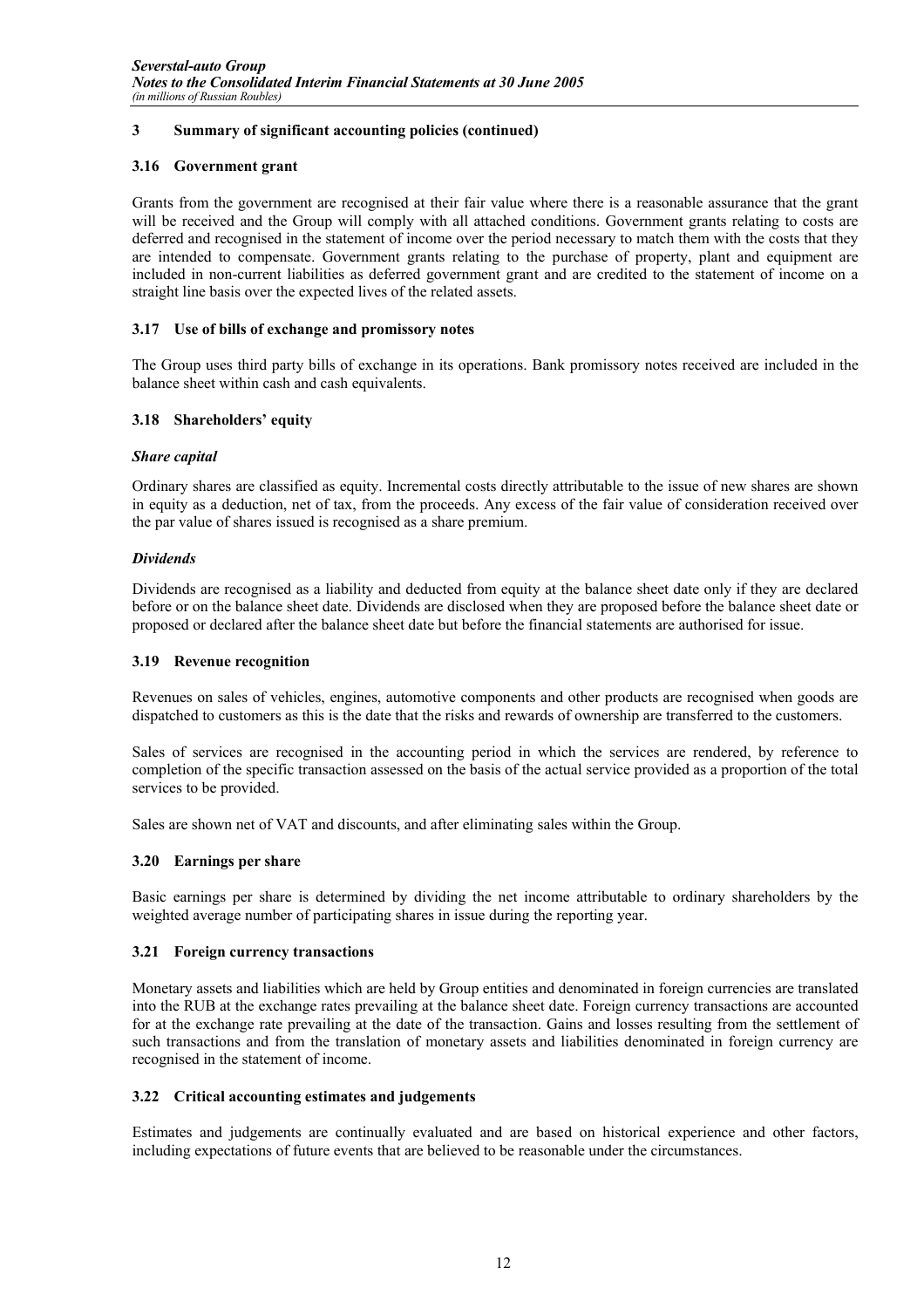## **3.22 Critical accounting estimates and judgements (continued)**

The Group makes estimates and assumptions concerning the future. The resulting accounting estimates will, by definition, seldom equal the related actual results. The estimates and assumptions that have a significant risk of causing a material adjustment to the carrying amounts of assets and liabilities within the next financial year are discussed below.

## *Estimated impairment of goodwill*

The Group tests annually whether the goodwill has suffered any impairment, in accordance with the accounting policy stated in Note 3.6. The recoverable amounts of cash generating units have been determined, based on valuein-use calculations. These calculations require the use of estimates.

If the operating margin had been 20% lower, or the estimated pre-tax discount rate applied to the individual segments' cash flows had been 20% higher than management has assumed in its impairment testing, the carrying value of the goodwill relating to either segment would have remained unchanged.

# *Remaining useful life of property, plant and equipment*

Management assesses the remaining useful life of property, plant and equipment in accordance with the current technical conditions of assets and estimated period when these assets will bring economic benefit to the Group.

If the estimated remaining useful life of buildings had been 20% higher or lower than management estimates, then at 30 June 2005 the carrying value of buildings would have been RUB 109 higher or RUB 163 lower accordingly. If the estimated remaining useful life of plant and equipment had been 20% higher or lower than management estimates, then at 30 June 2005 the carrying value of plant and equipment would have been RUB 177 higher or RUB 271 lower accordingly.

## *Income tax*

Judgement is required in determining a provision for income taxes. The Group recognises liabilities for taxes based on estimates of whether additional taxes will be due. Where the final outcome of various tax matters is different from the amounts that were initially recorded, such differences will impact income tax and deferred tax provision in the period in which such determination is made.

## *Capitalisation of development costs*

The Group capitalises development costs in accordance with the accounting policy stated in Note 3.6. Judgement is required to assess the probability that future economic benefits that are attributable to these assets will flow to the Group. If management assumptions at 30 June 2005 of the degree of certainty attached to the flow of future economic benefits are not fulfilled, all development costs which do not meet recognition criteria would reduce the operating income by RUB 795 at 30 June 2005.

## *Warranty provision*

Judgement is required in determining a warranty provision. The Group recognises liabilities for warranty based on estimates of additional liabilities to repair or replace products sold which are still under warranty at the balance sheet date. This provision is calculated based on the past history of the level of repairs and replacements. If the revised warranty expense incurred during the six months of 2005 had been 50% higher than actual, the Group would need to reduce its income attributable to the equity holders of the Company by RUB 57.

## **3.23 Comparatives**

The Group previously disclosed advances paid to suppliers of property, plant and equipment within 'property, plant and equipment'. Management believes that their inclusion in 'other non-current assets' is a fairer representation of these advances.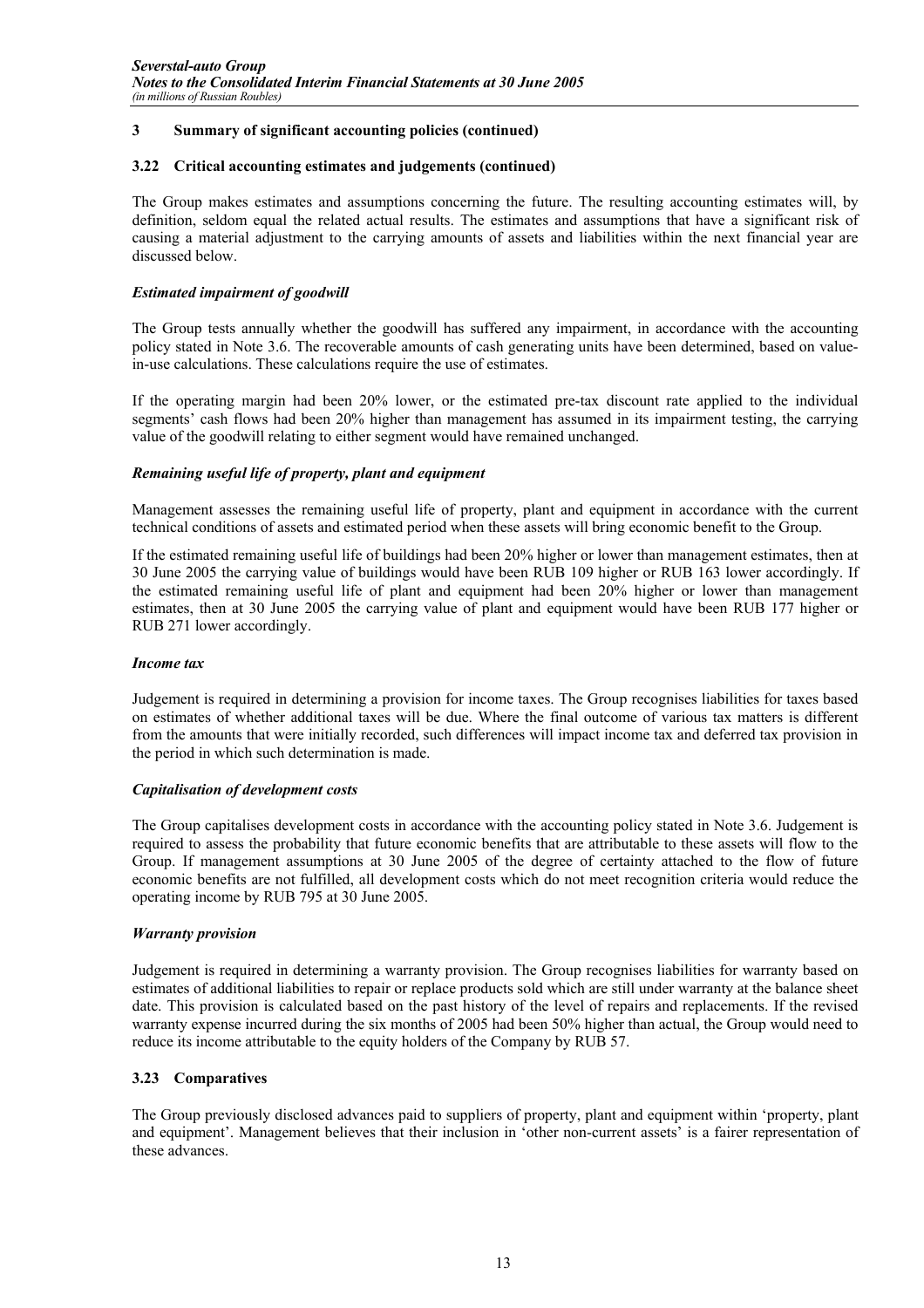# **4 Balances and transactions with related parties**

For the purposes of these financial statements, parties are considered to be related if one party has the ability to control the other party or exercise significant influence over the other party in making financial and operational decisions as defined by IAS 24 "Related Party Disclosures". In considering each possible related party relationship, attention is directed to the substance of the relationship, not merely the legal form.

# **4.1 Balances and transactions with related parties**

Severstal group companies are controlled by the same ultimate controlling party as the Company.

Balances with related parties of the Group as at 30 June 2005 and 31 December 2004 consist of the following:

|                                     | <b>Newdeal</b><br><b>Investments</b><br>Limited | <b>Other Severstal</b><br>group companies | <b>Total</b> |
|-------------------------------------|-------------------------------------------------|-------------------------------------------|--------------|
| Nature of the relationship          | Parent company                                  | Significant influence<br>of management    |              |
| <b>Balances</b>                     |                                                 |                                           |              |
| At 30 June 2005                     |                                                 |                                           |              |
| Accounts receivable and prepayments |                                                 | 18                                        | 18           |
| Notes receivable                    |                                                 | 30                                        | 30           |
| Accounts payable                    | 1,615                                           | 39                                        | 1,654        |
| Borrowings issued                   |                                                 | 57                                        | 57           |
| At 31 December 2004                 |                                                 |                                           |              |
| Accounts receivable and prepayments |                                                 | 7                                         | 7            |
| Accounts payable                    |                                                 | 55                                        | 55           |
| Borrowings issued                   |                                                 | 26                                        | 26           |

Transactions with related parties of the Group for the six months ended 30 June 2005 and 30 June 2004 consist of the following:

# **Six months ended 30 June 2005**

**Transactions** 

| Purchases                                                 |       | 751 | 751   |
|-----------------------------------------------------------|-------|-----|-------|
| Sales revenue                                             |       | 50  | 50    |
| Prepayment from shareholders for unregistered share issue | 1,615 |     | 1,615 |
| Purchase of notes receivable                              |       | 30  | 30    |
| Borrowings issued                                         |       | 31  | 31    |
| Six months ended 30 June 2004<br>Purchases                |       | 509 | 509   |
| Sales revenue                                             |       | 108 | 108   |
| Interest accrued                                          | 159   |     | 159   |
| Prepayment from shareholders for unregistered share issue | 1,272 |     | 1,272 |
| Borrowings repaid                                         | 1,340 |     | 1,340 |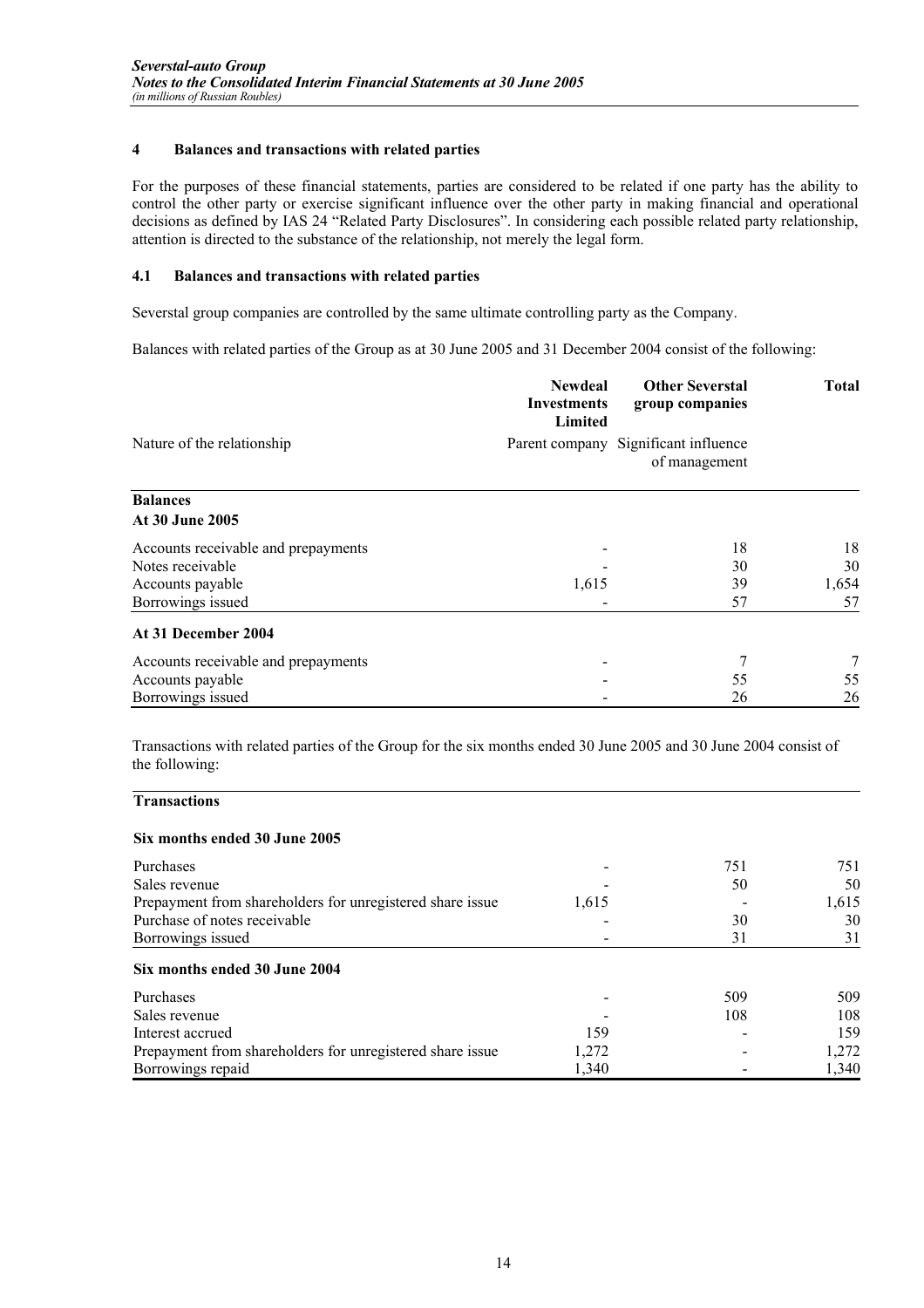# **4 Balances and transactions with related parties (continued)**

## **4.2 Directors' compensation**

Compensation paid to 9 key management and directors (six month ended 30 June 2004: 6 people) for their services in full or part time executive management positions is made up of a contractual salary and a performance bonus depending on operating results.

Additional fees, compensation and allowances to directors for their services in that capacity, and also for attending board meetings and board committees' meetings were not paid.

Total key management and directors' compensation included in general and administrative expenses in the statement of income amounted to RUB 61 for the six months ended 30 June 2005 (six months ended 30 June 2004: RUB 19).

# **5 Property, plant and equipment**

Property, plant and equipment and related accumulated depreciation consist of the following:

|                                                                    | <b>Land and</b><br><b>Buildings</b> | <b>Plant</b> and<br>equipment | Other | <b>Assets under</b><br>construction | <b>Total</b> |
|--------------------------------------------------------------------|-------------------------------------|-------------------------------|-------|-------------------------------------|--------------|
| Cost                                                               |                                     |                               |       |                                     |              |
| Balance at 31 December 2003                                        | 4,740                               | 4,711                         | 676   | 582                                 | 10,709       |
| <b>Additions</b>                                                   |                                     |                               |       | 625                                 | 625          |
| Disposals                                                          |                                     | (21)                          | (1)   |                                     | (22)         |
| Transfers                                                          | 21                                  | 213                           | 78    | (312)                               |              |
| <b>Balance at 30 June 2004</b>                                     | 4,761                               | 4,903                         | 753   | 895                                 | 11,312       |
| Balance at 31 December 2004<br>Acquired through business           | 4,792                               | 5,558                         | 811   | 896                                 | 12,057       |
| combination (Note 7)                                               | 719                                 | 1,004                         | 24    | 9                                   | 1,756        |
| <b>Additions</b>                                                   |                                     |                               |       | 626                                 | 626          |
| Disposals                                                          |                                     | (24)                          | (3)   |                                     | (27)         |
| Transfers                                                          | 202                                 | 648                           | 130   | (980)                               |              |
| <b>Balance at 30 June 2005</b>                                     | 5,713                               | 7,186                         | 962   | 551                                 | 14,412       |
| <b>Accumulated Depreciation</b>                                    |                                     |                               |       |                                     |              |
| Balance at 31 December 2003                                        | (564)                               | (929)                         | (157) |                                     | (1,650)      |
| Depreciation expense for six months                                |                                     |                               |       |                                     |              |
| of 2004                                                            | (88)                                | (157)                         | (42)  |                                     | (287)        |
| Disposals                                                          |                                     | 3                             |       |                                     |              |
| Balance at 30 June 2004                                            | (652)                               | (1,083)                       | (199) |                                     | (1,934)      |
| Balance at 31 December 2004<br>Depreciation expense for six months | (738)                               | (1,232)                       | (233) |                                     | (2,203)      |
| of 2005                                                            | (91)                                | (190)                         | (66)  |                                     | (347)        |
| Disposals                                                          |                                     | 11                            | 4     |                                     | 15           |
| <b>Balance at 30 June 2005</b>                                     | (829)                               | (1, 411)                      | (295) |                                     | (2,535)      |
| <b>Net Book Value</b>                                              |                                     |                               |       |                                     |              |
| <b>Balance at 30 June 2004</b>                                     | 4,109                               | 3,820                         | 554   | 895                                 | 9,378        |
| <b>Balance at 31 December 2004</b>                                 | 4,054                               | 4,326                         | 578   | 896                                 | 9,854        |
| Balance at 30 June 2005                                            | 4,884                               | 5,775                         | 667   | 551                                 | 11,877       |

Bank borrowings are secured on properties as at 30 June 2005 to the value of RUB 1,280 (31 December 2004: RUB 1,596); see Note 22. During six months ended 30 June 2005 the Group capitalised borrowing costs of RUB 9 (six months ended 30 June 2004: RUB 6) in the cost of the qualifying assets (see Note 3.2).

The Group owns the land on which factories and buildings, comprising the principal manufacturing facilities of the Group, are situated. At 30 June 2005 cost of the land amounts to RUB 931 (31 December 2004: RUB 896).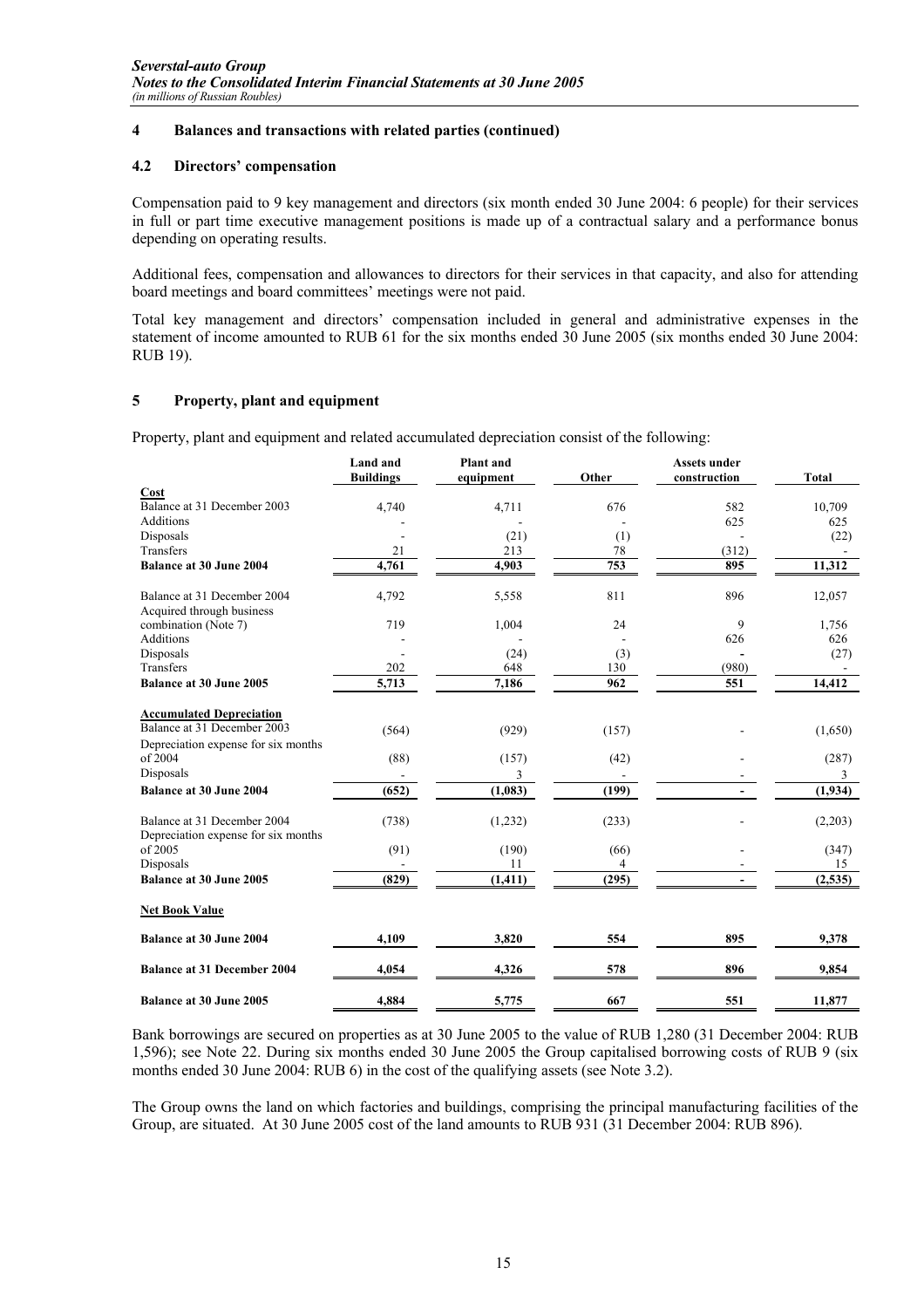# **6 Development costs**

|                                                                    | 30 June | 31 December |
|--------------------------------------------------------------------|---------|-------------|
|                                                                    | 2005    | 2004        |
| Expenditures related to establishing production of diesel engine   | 187     | 154         |
| Development of diesel engine funded by government grant            | 114     | 114         |
| Improvement of diesel engine funded by internal financing          | 39      | 32          |
| Development of certain parts of gear box for GM-Avtovaz            | 144     |             |
| Improvement of four-cylinder petrol engine                         | 101     | 80          |
| Development of new off-road vehicle (UAZ Patriot)                  | 57      | 34          |
| Improvement of vehicles and engines to satisfy Euro-2 requirements | 46      | 52          |
| Improvement of some vehicle component parts                        | 40      | 39          |
| Development of new light commercial vehicle (UAZ-2360)             | 16      | 14          |
| Technical documentation for UAZ gear boxes                         | 23      |             |
| Other                                                              | 28      | 24          |
|                                                                    | 795     | 543         |

Development projects expenditures capitalised by the Group were in development phase as at 30 June 2005. No amortisation was accumulated as at the end of the period and charged to the cost of sales.

# **7 Acquisitions and goodwill**

Goodwill arose first on the original purchase of controlling stake in OAO "UAZ" and OAO "ZMZ" and then on the increase of holding stake in OAO "UAZ" in 2003 and OAO "ZMZ" in 2004. The positive goodwill is attributable to the profitability of the acquired businesses and the significant synergies expected to arise after the Group's acquisition of OAO "UAZ" and OAO "ZMZ".

In addition to acquisitions described above, by 3 June 2005 the Company had completed the acquisition of a new subsidiary OAO "ZMA" based in Naberezhnye Chelny, Republic of Tatarstan. OAO "ZMA" produces Class A cars branded as the OKA. In 2004 its output was 46 thousand vehicles. As a result, the Company acquired 99.66% of OAO "ZMA" shares for RUB 1,403, which also gave rise to negative goodwill of RUB 52. OAO "ZMA" balances and operations for June 2005 have been consolidated in these financial statements.

|                                                                                                    | <b>OAO</b><br>"UAZ" | <b>OAO</b><br>"ZMZ" | <b>OAO</b><br>"ZMA" | <b>Total</b> |
|----------------------------------------------------------------------------------------------------|---------------------|---------------------|---------------------|--------------|
| Cost                                                                                               |                     |                     |                     |              |
| <b>Balance at 31 December 2003</b><br>Excess of acquired share over purchase                       | 1,207               | 277                 |                     | 1,484        |
| consideration<br>Write off excess of acquired share over                                           |                     | (24)                |                     | (24)         |
| purchase consideration                                                                             |                     | 24                  |                     | 24           |
| <b>Balance at 30 June 2004</b>                                                                     | 1,207               | 277                 |                     | 1,484        |
| Excess of acquired share over purchase<br>consideration                                            |                     | (97)                |                     | (97)         |
| Write off excess of acquired share over<br>purchase consideration                                  |                     | 97                  |                     | 97           |
| <b>Balance at 31 December 2004</b>                                                                 | 1,207               | 277                 |                     | 1,484        |
| Excess of acquired share over purchase<br>consideration<br>Write off excess of acquired share over |                     | (5)                 | (52)                | (57)         |
| purchase consideration (Note 27)                                                                   |                     |                     | 52                  | 57           |
| <b>Balance at 30 June 2005</b>                                                                     | 1,207               | 277                 |                     | 1,484        |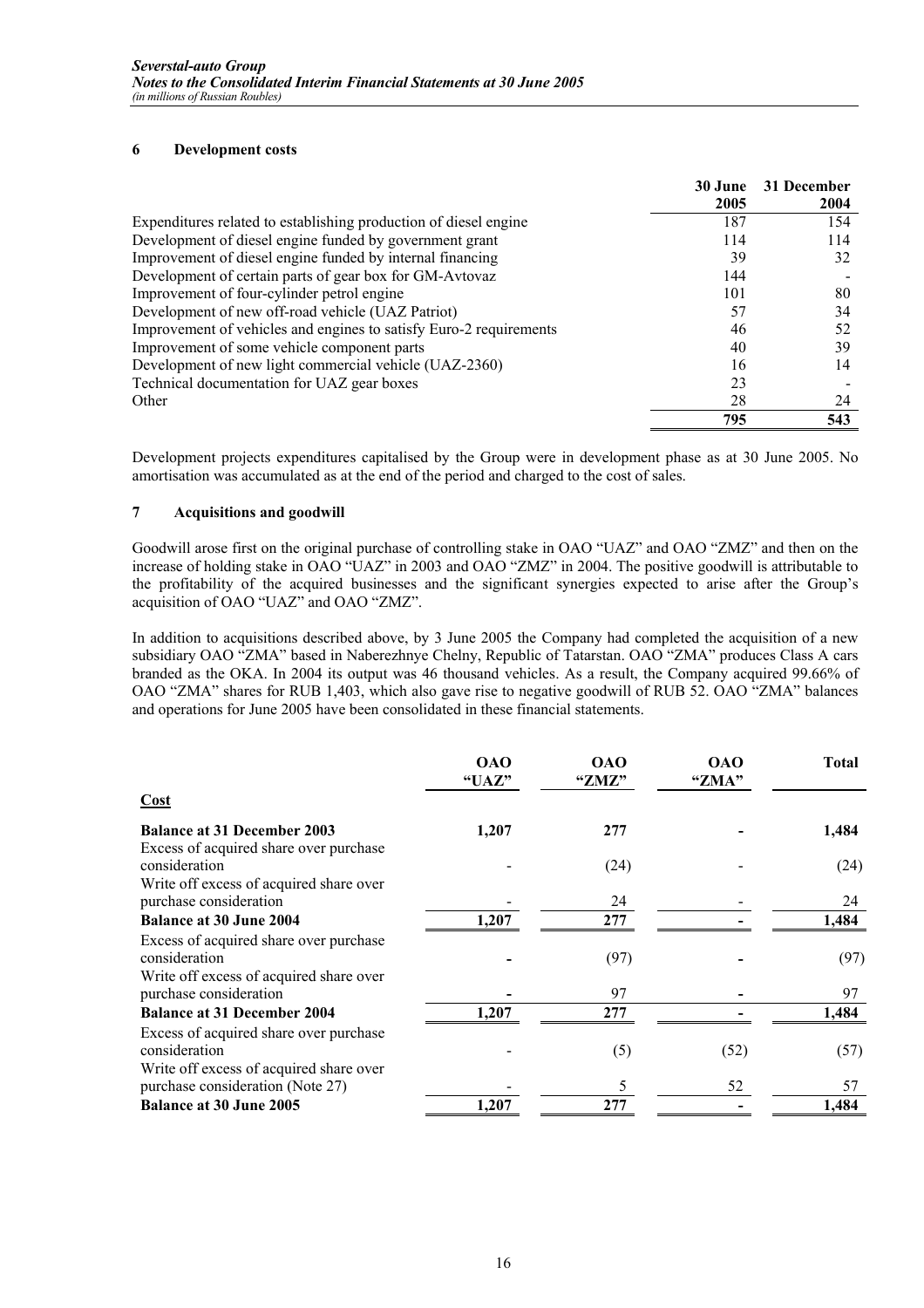# **7 Acquisitions and goodwill (continued)**

## *Acquisition of OAO "ZMA"*

The acquired business contributed revenues of RUB 259 and net profit of RUB 10 to the Group for the period from 3 June to 30 June 2005.

Details of net assets acquired and goodwill are as follows:

| Excess of acquired share in the net identifiable assets over<br>purchase consideration | (52)    |
|----------------------------------------------------------------------------------------|---------|
| Share of net asset acquired (99.66%)                                                   | (1,455) |
| Total purchase consideration                                                           | 1,403   |
| Direct costs relating to the acquisition                                               |         |
| Cash paid                                                                              | 1,398   |
| Purchase consideration:                                                                |         |

The assets and liabilities arising from the acquisition are as follows:

|                                  | <b>Note</b> | <b>Fair value</b> |
|----------------------------------|-------------|-------------------|
| Cash and cash equivalents        |             | 80                |
| Property, plant and equipment    | 5           | 1,756             |
| Trademarks and licences          | 8           | 40                |
| Other non-current assets         |             | 41                |
| Inventories                      |             | 272               |
| Accounts receivable              |             | 510               |
| Trade and other accounts payable |             | (435)             |
| Short-term borrowings            |             | (504)             |
| Taxes payable                    |             | (32)              |
| Warranty and other provisions    | 21          | (33)              |
| Long-term borrowings             |             | (70)              |
| Government grant                 | 19          | (12)              |
| Long term tax liabilities        |             | (16)              |
| Net deferred tax liabilities     | 29          | (137)             |
| Net identifiable assets          |             | 1,460             |
| Minority interests $(0.34\%)$    |             | (5)               |
| Net identifiable assets acquired |             | 1,455             |

Management considers impractical to disclose the carrying amounts of the net assets of OAO "ZMA" immediately before the combination, nor the acquiree's revenue and net profit for the period as though the acquisition was effected at the beginning of the reporting period due to the fact that the entity did not maintain IFRS compliant financial statements prior to the acquisition by the Company.

## *Increase in holding stake of OAO "ZMZ"*

The holding stake in OAO "ZMZ" was further increased by step acquisition from 66% to 72% in 2004 and further up to 75% of total share capital in 2005.

|                                                                                                  | 2005     | 2004     |
|--------------------------------------------------------------------------------------------------|----------|----------|
| Step increase in % of ownership                                                                  | $2.92\%$ | $6.29\%$ |
| Purchase consideration                                                                           | 160      | 214      |
| Share of net assets acquired from minority shareholders                                          | (165)    | (335)    |
| Excess of acquired share in the net identifiable assets over<br>purchase consideration (Note 27) | [5]      | (121)    |

The Company was able to increase the ownership in this subsidiary by acquiring shares from minority shareholders who, having lost significant influence, sold their shares at favourable prices to the Company.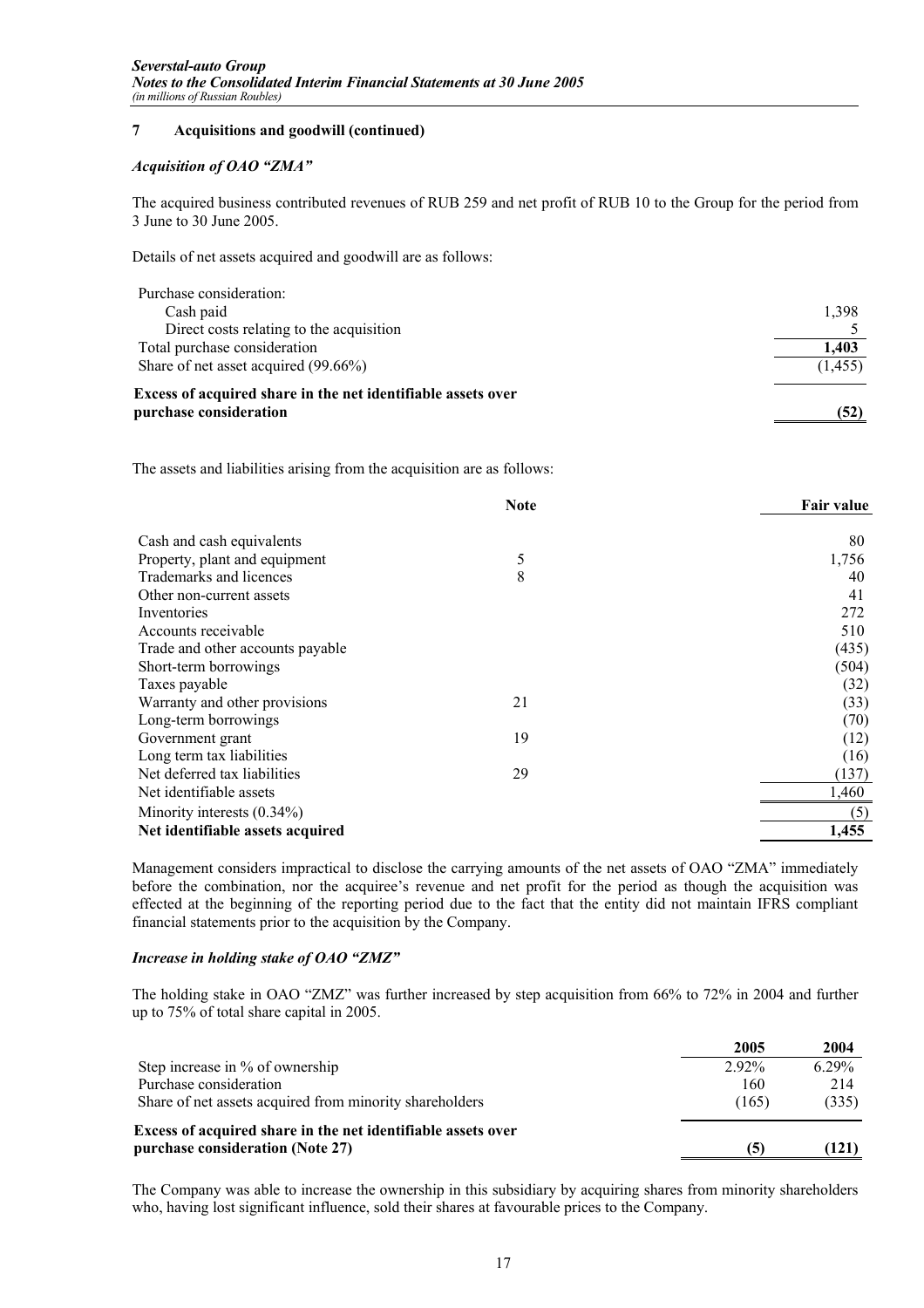# **7 Acquisitions and goodwill (continued)**

## *Impairment tests for goodwill*

The Group tested its goodwill for impairment at 31 December 2004. Goodwill is allocated to the Group's cash generating units (CGUs) according to business segments namely the two major subsidiaries: OAO "UAZ" (vehicle segment) and OAO "ZMZ" (engine segment).

The recoverable amount of a CGU is determined based on value-in-use calculations. These calculations use cash flow projections based on financial budgets approved by management covering a five-year period. Management has based the CGU's cash flow projections on three key assumptions related to the operating margin, growth rate and discount rate specific to each CGU. Management determined budgeted operating margin based on past performance for the last two years and its expectations for market development. For the vehicle segment these include continued strong demand for quality vehicles in the niche markets in which the segment operates, and the segment's sales price advantage over its foreign competition in those markets. For the engine segment these include the consolidation of its position as the dominant supplier of car engines to the Russian market, and its capability to upgrade its products in line with expected increases in regulations over emission levels. Cash flows beyond the five-year period are extrapolated using estimated growth rates of 7.7% for the vehicle segment and 8.7% for the engine segment; these growth rates do not exceed the long-term average growth rate for the automotive business in which the CGUs operate. The discount rates used of 19% for vehicle segment and 18.9% for engine segment are pre-tax and reflect specific risks relating to the relevant segments. Management believes that any reasonably possible change in the key assumptions described above would not cause the carrying amount of goodwill related to vehicle and engine segments to exceed their recoverable amounts.

No indications exist that an impairment provision is necessary at 31 December 2004.

# **8 Intangible assets**

Intangible assets comprise of the following:

|                                                | <b>Trade marks</b> | <b>Licences</b> | <b>Total</b> |
|------------------------------------------------|--------------------|-----------------|--------------|
| Cost                                           |                    |                 |              |
| Balance at 31 December 2003                    |                    | 46              | 46           |
| Additions                                      |                    | 16              | 16           |
| Disposals                                      |                    | (11)            | (11)         |
| <b>Balance at 30 June 2004</b>                 |                    | 51              | 51           |
| Balance at 31 December 2004                    |                    | 71              | 71           |
| Acquired through business combination (Note 7) | 40                 |                 | 40           |
| <b>Additions</b>                               |                    | 34              | 34           |
| Disposals                                      |                    | (9)             | (9)          |
| <b>Balance at 30 June 2005</b>                 | 40                 | 96              | 136          |
| <b>Accumulated Amortisation</b>                |                    |                 |              |
| Balance at 31 December 2003                    |                    | (23)            | (23)         |
| Amortisation expense for six months of 2004    |                    | (10)            | (10)         |
| Disposals                                      |                    | 11              | 11           |
| <b>Balance at 30 June 2004</b>                 |                    | (22)            | (22)         |
| Balance at 31 December 2004                    |                    | (24)            | (24)         |
| Amortisation expense for six months of 2005    | (1)                | (10)            | (11)         |
| Disposals                                      |                    | 9               | 9            |
| <b>Balance at 30 June 2005</b>                 | (1)                | (25)            | (26)         |
| <b>Net Book Value</b>                          |                    |                 |              |
| <b>Balance at 30 June 2004</b>                 |                    | 29              | 29           |
| <b>Balance at 31 December 2004</b>             |                    | 47              | 47           |
| <b>Balance at 30 June 2005</b>                 | 39                 | 71              | 110          |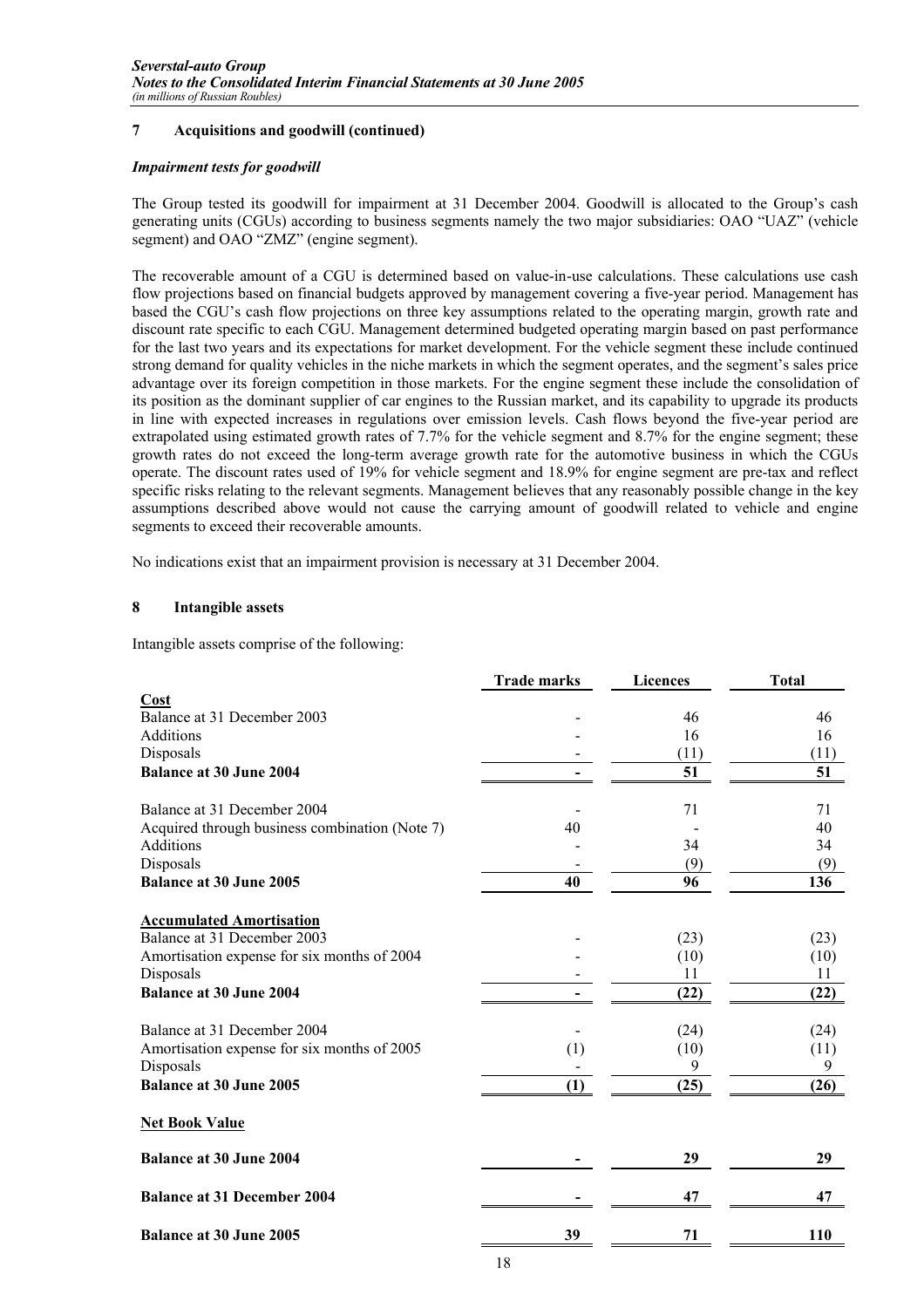# **9 Financial assets**

Non-current financial assets are financial assets at fair value through profit or loss, which comprise principally nonmarketable equity securities which are not publicly traded or listed on the Russian stock exchange and, due to the nature of the local financial markets, it is not possible to obtain current market value for these investments. For these investments, fair value is estimated by reference to the discounted operating cash flows of the investee. The carrying value of these assets is approximately equal to their fair value.

## **10 Other non-current assets**

Other non-current assets consist of the following:

|                        | 30 June<br>2005 | 31 December<br>2004 |
|------------------------|-----------------|---------------------|
| Advances for equipment | 164             | 160                 |
| Other                  | 68              | つぐ                  |
|                        | 232             | 185                 |

# **11 Inventories**

Inventories consist of the following:

|                              | 30 June<br>2005 | 31 December<br>2004 |
|------------------------------|-----------------|---------------------|
| Raw materials                | 2,530           | 2,402               |
| Less: obsolescence provision | (128)           | (162)               |
|                              | 2,402           | 2,240               |
| Work in progress             | 687             | 621                 |
| Less: NRV provision          | (6)             | (20)                |
|                              | 681             | 601                 |
| Finished products            | 618             | 619                 |
| Less: NRV provision          | (3)             | (12)                |
|                              | 615             | 607                 |
|                              | 3,698           | 3,448               |

The obsolescence provision relates only to raw materials. As at 30 June 2005 finished products and work in progress in the amount of RUB 19 were recorded at net realisable value (31 December 2004: RUB 115). Inventories of RUB 1,179 (31 December 2004: RUB 887) have been pledged as security for borrowings, see Note 22.

## **12 Accounts receivable and prepayments**

|                                | 30 June | 31 December |
|--------------------------------|---------|-------------|
|                                | 2005    | 2004        |
| Trade receivables              | 2,274   | 1,182       |
| Less: provision for impairment | (70)    | (27)        |
|                                | 2,204   | 1,155       |
| Other receivables              | 447     | 358         |
| Less: provision for impairment | (16)    | (19)        |
|                                | 431     | 339         |
| Advances to suppliers          | 444     | 264         |
| Less: provision for impairment | (8)     | (5)         |
|                                | 436     | 259         |
| VAT recoverable, net           | 272     | 384         |
| Prepayments                    | 15      | 8           |
|                                | 3,358   | 2,145       |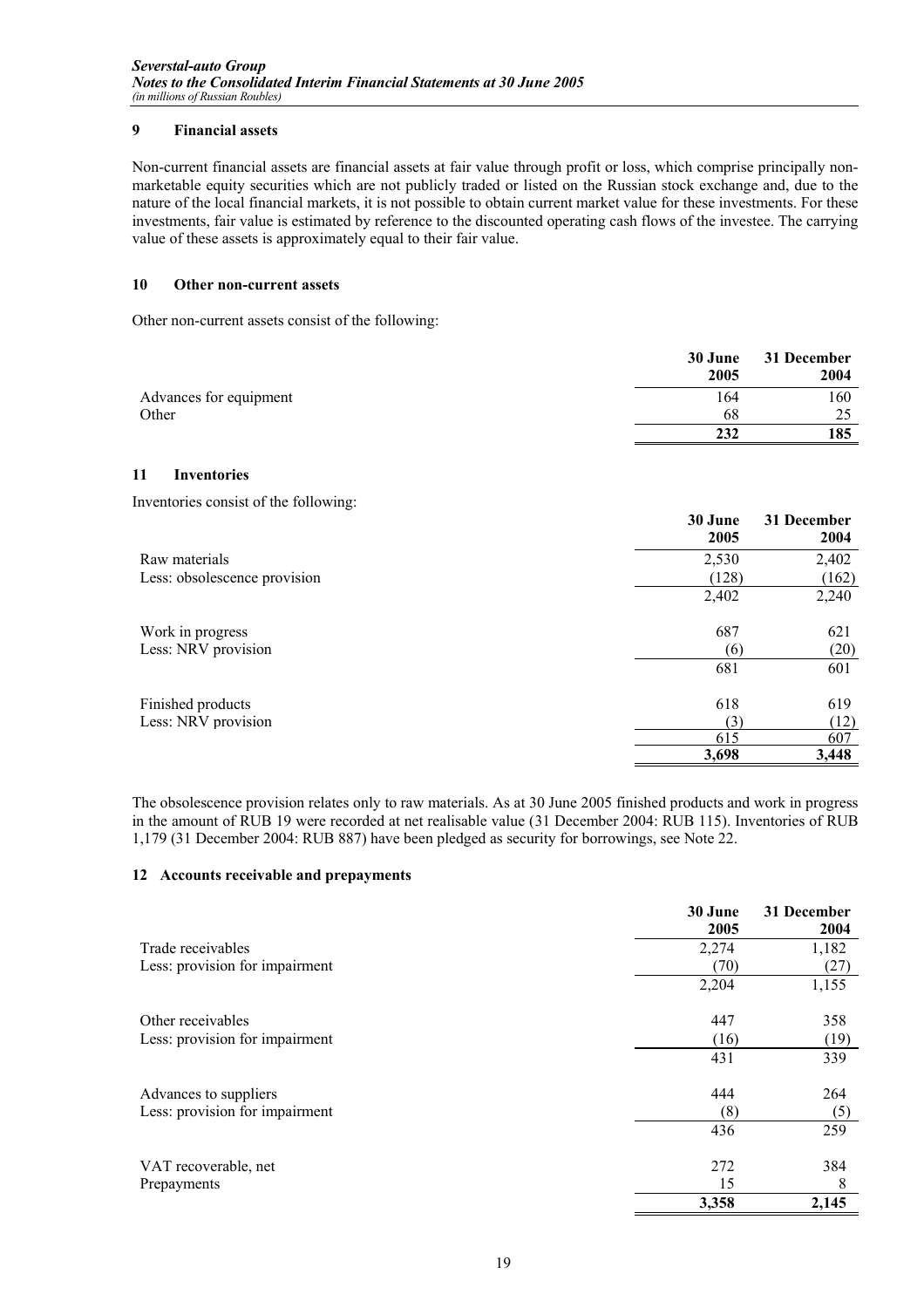# **12 Accounts receivable and prepayments (continued)**

Included within net VAT recoverable is RUB 446 of deferred VAT payable (31 December 2004: RUB 166).

Foreign currency denominated net trade receivables:

|          | 30 June | 31 December |
|----------|---------|-------------|
| Currency | 2005    | 2004        |
| Euro     | 62      | 92          |
| US\$     | 83      | 76          |
|          | 145     | 168         |

The carrying value of accounts receivable and prepayments as at 30 June 2005 and 31 December 2004 is approximately equal to their fair value.

## *Non-cash settlements*

In the six months ended 30 June 2005 RUB 364 (approximately 3% of total sales) of the Group's settlements of accounts receivable were settled by means of mutual settlements, and RUB 218 (approximately 2% of total sales) by means of third-party bills of exchange. In the six months ended 30 June 2004 RUB 158 (approximately 1.4% of total sales) of the Group's settlements of accounts receivable were settled by means of mutual settlements, and no accounts were settled by means of third-party bills of exchange.

# **13 Other current assets**

Other current assets are represented mainly by bills of exchange of third parties with a turnover period of less than a year and are classified as short-term investments. They have been purchased for further settlements for supply of components.

# **14 Cash and cash equivalents**

Cash and cash equivalents comprise the following:

|                                      | 30 June<br>2005 | 31 December<br>2004 |
|--------------------------------------|-----------------|---------------------|
| Cash on hand and balances with banks | 800             | 298                 |
| Letters of credit                    | 192             | 239                 |
| Cash deposits                        | 56              | 345                 |
| Short-term bank promissory notes     | 238             | 100                 |
|                                      | 1.286           | 982                 |

Cash deposits of RUB 56 held by the Group at 30 June 2005 bear interest of 4.5% per annum (31 December 2004: RUB 345 bear interest of 5.5% per annum). Cash and cash equivalents of RUB 1,230 held by the Group are not interest bearing. Letters of credit were established for suppliers of equipment.

Foreign currency denominated cash balances consist of the following:

|          | 30 June | 31 December |
|----------|---------|-------------|
| Currency | 2005    | 2004        |
| Euro     | 121     | 237         |
| US\$     | 76      |             |
|          | 197     | 242         |

The carrying value of cash and cash equivalents as at 30 June 2005 and 31 December 2004 is approximately equal their fair value.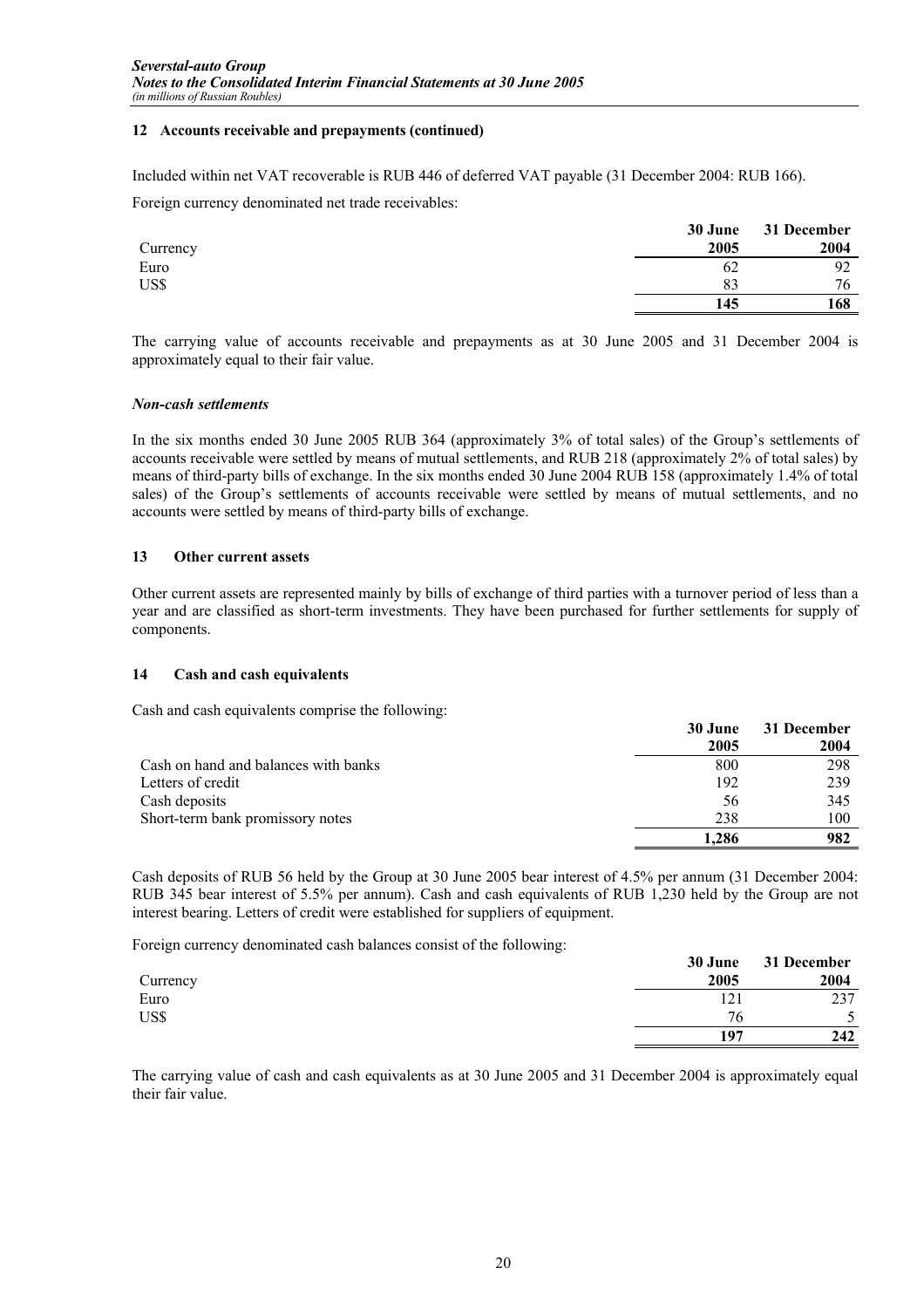# **15 Shareholders' equity**

The value of share capital issued and fully paid up consists of the following shares:

|                     | <b>Number of outstanding</b><br>ordinary shares (thousands) | Share capital,<br><b>RUB</b> | Share premium,<br>RUB | <b>Additional paid-</b><br>in capital,<br><b>RUB</b> |
|---------------------|-------------------------------------------------------------|------------------------------|-----------------------|------------------------------------------------------|
| At 31 December 2004 | 29,800                                                      | 474                          | 4.259                 | 1.438                                                |
| At 30 June 2005     | 29,800                                                      | 474                          | 4.259                 | . 438                                                |

The total authorised number of ordinary shares is 82,074 thousand (31 December 2004: 82,074 thousand). Nominal value of all shares is 12.5 roubles per share. Statutory share capital of the Company totalled RUB 374.

On 10 September 2004 the Federal Commission of Securities Market registered the issue of 7,726 thousand ordinary shares of the Company at a nominal value of 12.5 roubles per share. The issue started in June 2004 in the form of a rights issue at 190.71 roubles per share. Transaction costs incurred of RUB 2 were deducted from the proceeds.

The statutory accounting reports of the Company are the basis for profit distribution and other appropriations. Russian legislation identifies the basis of distribution as the net profit. For the six months ended 30 June 2005, the net statutory profit for the Company as reported in the published annual statutory reporting forms was RUB 2,068 and the closing balance of the accumulated profit including the current reporting period net statutory profit totalled to RUB 4,124. Management believes that the accumulated profit including the current year net statutory profit is distributable.

The Company declared dividends of RUB 375, or 17 roubles per ordinary share, for the year ended 31 December 2003.

In December 2004, interim dividends for the nine months ended 30 September 2004 were declared in the amount of RUB 298, or 10 roubles per ordinary share. In June 2005, the General Shareholders' Meeting decided to pay dividends of RUB 326 for 2004, or 11 roubles per ordinary share, in addition to the already accrued interim dividends for the nine months ended 30 September 2004.

On 13 January 2005 the Federal Commission of Securities Market registered the prospectus for the issue of 4,470 thousand ordinary shares of the Company at a nominal value of 12.5 roubles per share (which is approximately 15% of the Company's share capital).

In April 2005, the Company started an initial public offering of its shares in the Russian stock market. As part of this offering, Newdeal Investments Limited provided 8,940 thousand ordinary registered shares (amounting to approximately 30% of the Company's share capital) for the initial public offering at a price of US\$ 15.10 per share. The parent company invested into the Company approximately 50% of the net proceeds from the sale of its shares by purchasing newly-issued shares of the Company. As at 30 June 2005 the Company has received RUB 1,646 from the share issue. The proceeds are recorded net of transaction costs of RUB 31 within current liabilities as prepayment from shareholders for unregistered shares of RUB 1,615. The placement of all the newly-issued shares was completed in July 2005. After approval of the additional share issue in August 2005, the liability has been extinguished and the share capital looks as follows:

|                   | Number of outstanding | <b>Share</b> | <b>Share</b> | <b>Additional paid-in</b> |
|-------------------|-----------------------|--------------|--------------|---------------------------|
|                   | ordinary shares       | capital,     | premium,     | capital,                  |
|                   | (thousands)           | RR           | RR           | RR                        |
| At 30 August 2005 | 34.270                | 530          | 6.019        | $^{\circ}$ ,438           |

Newdeal Investments Limited equity stake in the Company's post-offering share capital is equal to 63%.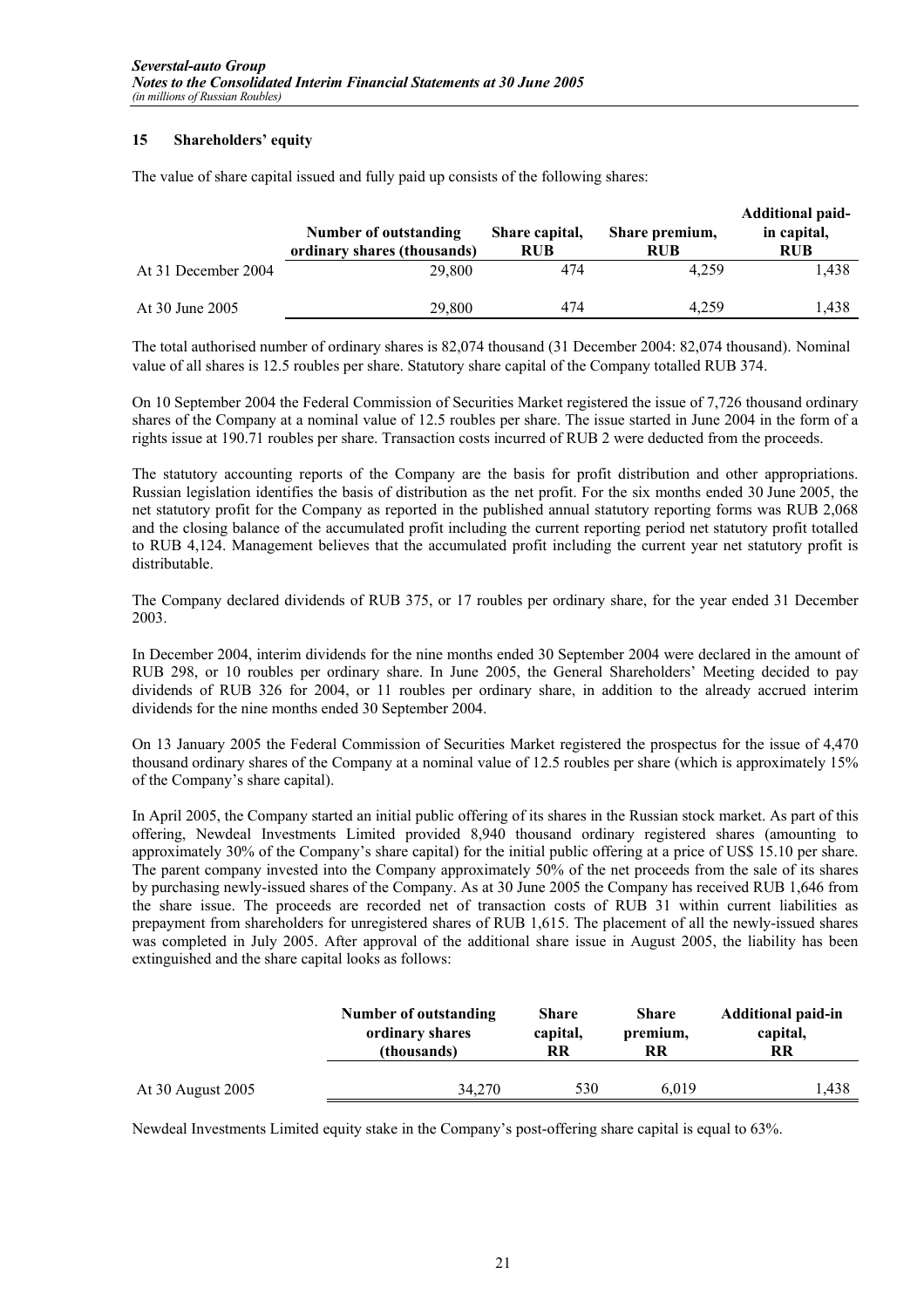# **16 Long-term borrowings**

In January 2004 the Company issued rouble-denominated non-convertible bonds for RUB 1,500 payable in three years time with a coupon payable every six months of 11.25% per annum. Transaction costs incurred on the bond placement of RUB 16 were deducted from proceeds received. The funds received were lent on to subsidiaries at similar terms.

During the year ended 31 December 2004 the Group received a Euro denominated loan from Sberbank amounting to RUB 297 with an effective floating interest rate of Euro LIBOR  $+ 4.35\%$  for purchase of equipment for a painting workshop. As of 30 June 2005 the outstanding long-term part of this loan amounted of RUB 207. The loan is repayable in nine equal semi-annual instalments starting from July 2005.

As at 30 June 2005 long-term loan balances included bills of exchange issued by OAO "ZMA" in the amount of RUB 70 and redeemable in November and December 2006.

As at 30 June 2005 and 31 December 2004 long-term loan balances included RUB 28 of bills of exchange issued by the Group to third parties with a redemption date in February 2007.

Long-term debt is repayable as follows:

|              | 30 June | 31 December |
|--------------|---------|-------------|
|              | 2005    | 2004        |
| 1 to 2 years | 1,668   | 66          |
| 2 to 3 years | 66      | 1,584       |
| 3 to 4 years | 66      | 66          |
| 4 to 5 years | -       | 66          |
|              | 1,800   | 1,782       |

As at 30 June 2005 and 31 December 2004 the carrying value of these liabilities approximates their fair value.

## **17 Taxes payable**

## **Current taxes payable**

Current taxes payable comprise the following:

|                                                     | 30 June | 31 December |
|-----------------------------------------------------|---------|-------------|
|                                                     | 2005    | 2004        |
| Current portion of taxes restructured to long-term  | 180     | 193         |
| Value-added tax                                     | 93      | 64          |
| Payments to the Pension Fund and other social taxes | 76      |             |
| Personal income tax                                 | 29      | 24          |
| Income tax                                          | 19      |             |
| Property tax                                        | 13      |             |
| Tax penalties and interest                          | 8       |             |
| Other taxes                                         | 36      | 26          |
| <b>Total</b>                                        | 454     | 372         |

The Group had no tax liabilities past due at 30 June 2005 and 31 December 2004.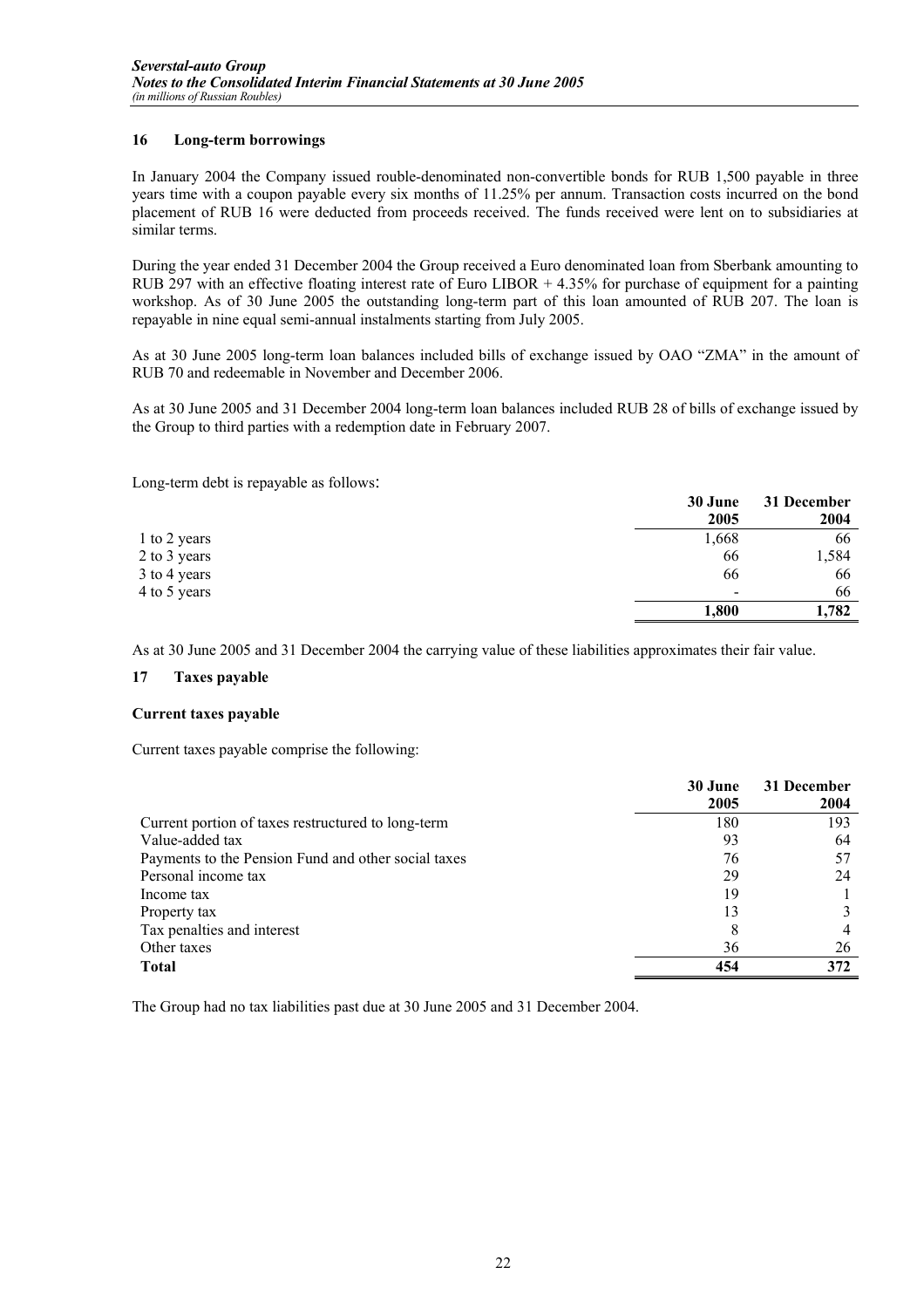# **17 Taxes payable (continued)**

## **Long-term taxes payable**

Long-term taxes payable comprise various taxes payable other than income tax to the Russian Government which were previously past due and which have been restructured to be repaid over a period of up to 10 years following the application of various Government Resolutions including No. 410 dated 23 May 2001 "On making changes and amendments to the Russian Government Resolution No. 1002 dated 3 September 1999 "Terms of the restructuring of payables to the Federal Budget"", as described below. The carrying value of this debt and its maturity profile is as follows:

|                                         | 30 June<br>2005 | 31 December<br>2004 |
|-----------------------------------------|-----------------|---------------------|
| Current                                 | 180             | 193                 |
| 1 to 2 years                            | 141             | 133                 |
| 2 to 3 years                            | 74              | 131                 |
| 3 to 4 years                            | 28              | 21                  |
| 4 to 5 years                            | Q               |                     |
| <b>Total restructured</b>               | 432             | 479                 |
| Less: current portion of taxes payable  | (180)           | (193)               |
| Long-term portion of restructured taxes | 252             | 286                 |

In the event that the Group companies fail to make current tax payments and payments of restructured tax liabilities by the end of each quarter, the Ministry of Taxes and Duties may, within one month, recommend to the Government to cancel the restructuring agreement and call-in the entire liability.

OAO "UAZ", OAO "ZMZ" and OAO "ZMA" are in compliance with the terms of the restructuring of the federal, regional and local tax debts at 30 June 2005. Management is confident that these companies will continue to abide by the terms of the restructuring.

As at 30 June 2005 fair value of these liabilities was estimated to be RUB 305 (31 December 2004: RUB 340) using a current market interest rate of 9.1% (31 December 2004: 11.3%).

## **18 Post-retirement benefits**

OAO "ZMZ" provides post retirement benefits in the form of a lump sum payment on retirement and quarterly cash payments to their retirees via the non-state pension fund "Stalfond". The benefit amount is determined by key management. The entitlement to benefits (cash payments) ceases when the retirees die. To date it has been an unfunded plan, with no assets specifically allocated to cover the scheme liabilities. The scheme's retirement age is the State retirement age (55 for females and 60 for males). The last actuarial valuation was performed by management in December 2004, with measurement date 1 January 2004.

The amounts recognised in the balance sheet are determined as follows:

|                                       | 30 June<br>2005 | 31 December<br>2004 |
|---------------------------------------|-----------------|---------------------|
| Present value of unfunded obligations | 125             | 146                 |
| Unrecognized net actuarial gain       |                 |                     |
| Unrecognised past service cost        | (117            | (128)               |
| Liability in the balance sheet        |                 |                     |

The amounts recognised in the statement of income are as follows:

|                                             | 30 June | 31 December |
|---------------------------------------------|---------|-------------|
|                                             | 2005    | 2004        |
| Recognised actuarial gain                   |         |             |
| Current service cost                        | h       |             |
| Amortisation of past service cost           |         |             |
| Interest cost                               |         |             |
| Total included in labour expenses (Note 28) |         |             |

Deferred past service cost will be amortised over the employees' average remaining working life of 12 years.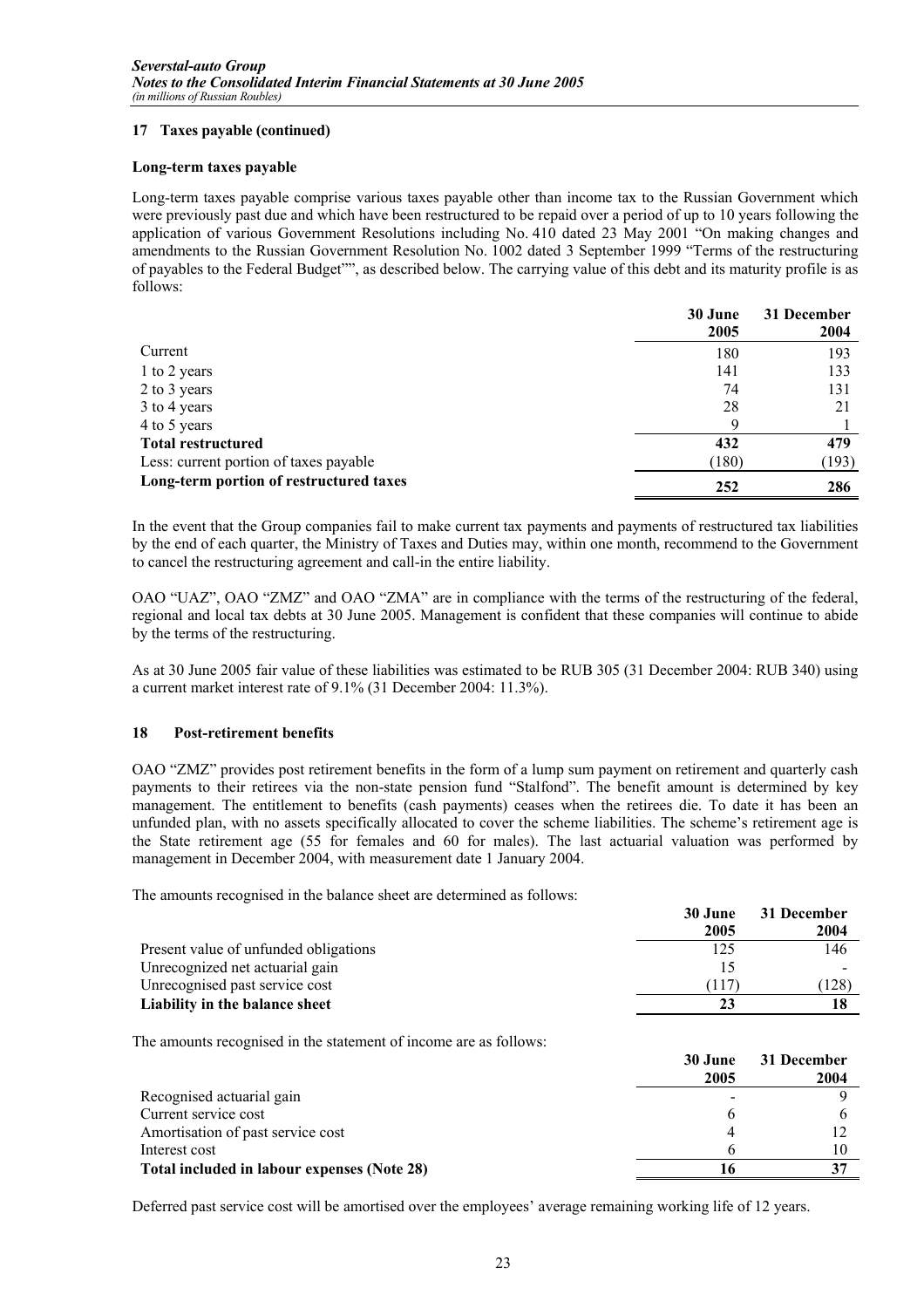# **18 Post-retirement benefits (continued)**

Movements in the net liability recognised in the balance sheet are as follows:

|                                        | 30 June | 31 December |
|----------------------------------------|---------|-------------|
|                                        | 2005    | 2004        |
| At the beginning of the period         |         |             |
| Total expense as above                 | ١h      |             |
| Contributions paid                     |         | 19)         |
| Net liability at the end of the period | 23      |             |

The principal actuarial assumptions used were as follows:

|                                | 30 June<br>2005 | 31 December<br>2004 |
|--------------------------------|-----------------|---------------------|
| Withdraw rate                  | 3%              | 3%                  |
| Interest rate<br>Salary growth | 9%<br>6%        | 9%<br>6%            |

# **19 Deferred income on government grant**

In May 2003 the Group won a government grant for a total of RUB 500 for the development of a new diesel engine during the years 2003 - 2007. As at 30 June 2005 the Group had received RUB 291 of this grant. RUB 149 was used for the purchase of new equipment required for research and development works and RUB 114 was spent on the development of the diesel engine and capitalised as development costs in the balance sheet as at 30 June 2005. To fulfil the terms of the grant the Group should sell during the period from 2005 to 2007 developed new diesel engines in the amount of RUB 4,000. If the sales target is not met, the Group would have to pay a fine to the government equal to 20% of the difference between the volume designated and sales made. The grant will be recognised as revenue to match the depreciation costs of equipment purchased for development works and development expenditures capitalised in the balance sheet. Depreciation of the grant will commence when the Group meets all conditions attached to the grant. Management consider that the Group is in compliance with the terms of the grant and will not need to return cash received.

The Group acquired through business combination a government grant from Research and Development Fund of Tatarstan Republic of RUB 12. The grant was obtained to finance construction of new painting line at OAO "ZMA", and is amortised to the statement of income on a straight line basis over the useful life of underlying asset.

## **20 Advances received and other payables**

|                         | 30 June | 31 December |
|-------------------------|---------|-------------|
|                         | 2005    | 2004        |
| Dividends payable       | 353     | 309         |
| Advances from customers | 266     | 225         |
| Salaries payable        | 190     | 180         |
| Vacation accrual        | 102     | 107         |
| Bonus accrual           | 63      | 92          |
| Payable for bills       | 44      | 66          |
| Other                   | 180     | 22          |
| <b>Total</b>            | 1,198   | 1,001       |

## *Non-cash settlements*

In the six months ended 30 June 2005 RUB 233 (approximately 3% of total purchases) of the Group's settlements of accounts payable and accrued charges were settled by means of third-party bills of exchange and RUB 364 (approximately 5% of total purchases) by means of mutual settlements with suppliers. In the six months ended 30 June 2004 RUB 649 (approximately 2% of total purchases) of the Group's settlements of accounts payable and accrued charges were settled by means of third-party bills of exchange and RUB 158 (approximately 0.5% of total purchases) by means of mutual settlements.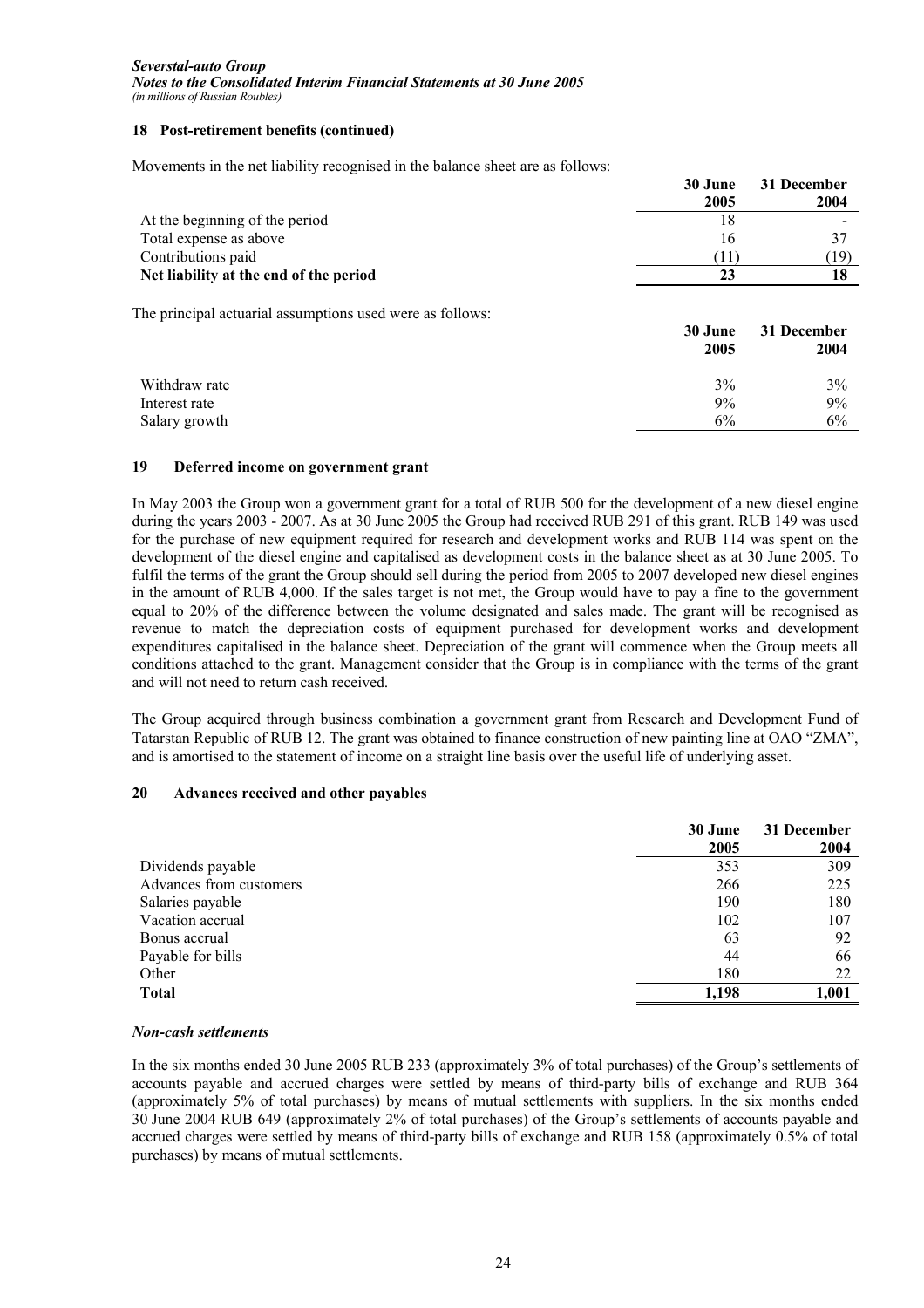# **21 Warranty and other provisions**

During 2005 and 2004 the following movements of the warranty provision took place:

|                                                | Warranty | <b>Tax claims</b> | Total |
|------------------------------------------------|----------|-------------------|-------|
| Balance at 31 December 2003                    | 83       | h                 | 89    |
| Additional provision                           | 50       |                   | 51    |
| Utilised in the six months of 2004             | (43)     |                   | (43)  |
| <b>Balance at 30 June 2004</b>                 | 90       |                   | 97    |
| Balance at 31 December 2004                    | 92       |                   | 99    |
| Acquired through business combination (Note 7) | 22       |                   | 33    |
| Additional provision                           | 75       |                   | 75    |
| Utilised in the six months of 2005             | (63)     |                   | (63)  |
| Reversal of provision                          |          | 5.                | (3)   |
| <b>Balance at 30 June 2005</b>                 | 126      | 15                | 141   |

The Group gives one-year warranty on ZMZ and UAZ product as well as two-years warranty on ZMA vehicles, and undertakes to repair or replace items that fail to perform satisfactorily. A provision of RUB 126 (31 December 2004: RUB 92) was recognised at 30 June 2005 for expected warranty claims based on past experience of the level of repairs and replacements.

# **22 Short-term borrowings**

As at 30 June 2005 and 31 December 2004 short-term borrowings consist of bank loans amounting to RUB 2,136 and RUB 830 respectively. That amount included short-term part of long-term loans of RUB 108 (31 December 2004: RUB 199); and interest accrued on loans amounting to RUB 81 (31 December 2004: RUB 78).

As at 30 June 2005 short-term debt comprises a total of rouble-denominated loans at effective fixed interest rates of 3-5% of RUB 139, 7-9% of RUB 1,439 and 10-13% of RUB 558. As at 31 December 2004 short-term debt comprises a total of rouble-denominated loans at effective fixed interest rates 8-11% during the year ended 31 December 2004. Included within short-term borrowings is a loan amounting to RUB 108 (31 December 2004: RUB 199) obtained to finance a letter of credit of OAO "UAZ".

As at 30 June 2005 and 31 December 2004 loans for RUB 2,374 and RUB 1,016 respectively, inclusive of long-term borrowing from Sberbank (Note 16), are guaranteed by collateral of inventories and equipment; see Notes 5 and 11.

# **23 Sales**

Sales were as follows:

|                       | Six months          | Six months          |  |
|-----------------------|---------------------|---------------------|--|
|                       | ended               | ended               |  |
|                       | <b>30 June 2005</b> | <b>30 June 2004</b> |  |
| Vehicles              | 5,424               | 5,174               |  |
| Engines               | 3,461               | 3,898               |  |
| Automotive components | 1,609               | 1,644               |  |
| Assembly kits         | 37                  | 97                  |  |
| Other sales           | 544                 | 448                 |  |
|                       | 11,075              | 11.261              |  |

# **24 Cost of sales**

The components of cost of sales were as follows:

|                                               | Six months<br>ended<br><b>30 June 2005</b> | Six months<br>ended<br><b>30 June 2004</b> |
|-----------------------------------------------|--------------------------------------------|--------------------------------------------|
| Materials and components used                 | 6,303                                      | 6,376                                      |
| Labour costs                                  | 1,545                                      | 1,733                                      |
| Other production costs                        | 493                                        | 464                                        |
| Depreciation                                  | 295                                        | 246                                        |
| Change in finished goods and work in progress | (88)                                       | (255)                                      |
|                                               | 8,548                                      | 8,564                                      |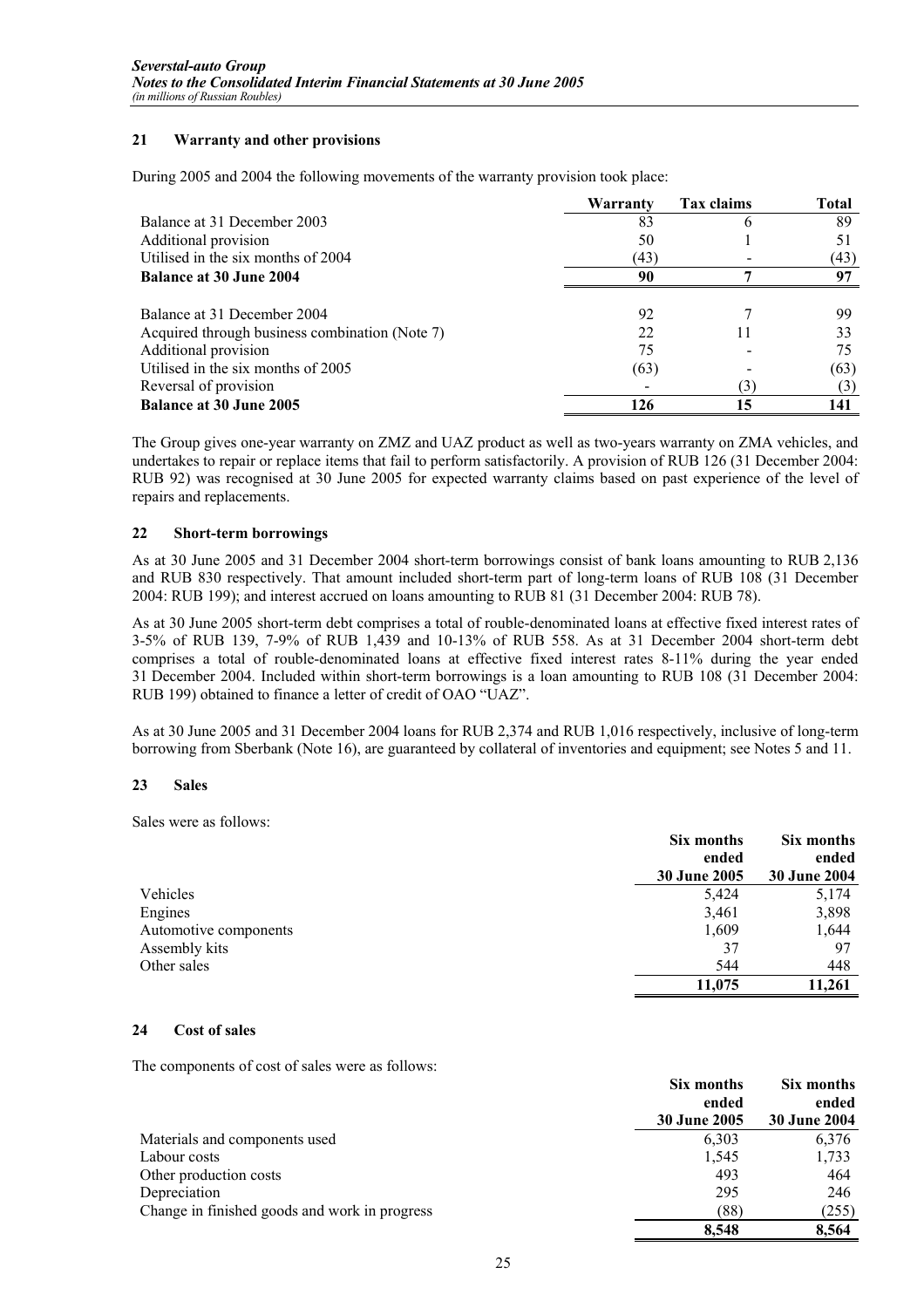## **25 Distribution costs**

Distribution costs comprise:

|                                           | Six months<br>ended | Six months<br>ended |  |
|-------------------------------------------|---------------------|---------------------|--|
|                                           | 30 June 2005        | <b>30 June 2004</b> |  |
| Transportation                            | 237                 | 220                 |  |
| Materials                                 | 56                  | 61                  |  |
| Advertising                               | 41                  | 26                  |  |
| Labour costs                              | 24                  | 28                  |  |
| Check and inspection performed by dealers | 3                   | 30                  |  |
| Other                                     | 14                  | 18                  |  |
|                                           | 375                 | 383                 |  |

# **26 General and administrative expenses**

General and administrative expenses comprise:

|                                         | Six months<br>ended | Six months<br>ended |
|-----------------------------------------|---------------------|---------------------|
|                                         | 30 June 2005        | <b>30 June 2004</b> |
| Labour costs                            | 630                 | 595                 |
| Taxes other than income                 | 83                  | 60                  |
| Services provided by third parties      | 71                  | 35                  |
| Depreciation                            | 52                  | 41                  |
| Fire brigade and security costs         | 47                  | 22                  |
| Materials                               | 37                  | 39                  |
| Transportation                          | 20                  | 8                   |
| Insurance                               | 17                  | 48                  |
| Training costs                          | 14                  | 25                  |
| Repairs and maintenance                 | 9                   | 35                  |
| Provision for impairment of receivables | $\left(4\right)$    |                     |
| Other                                   | 107                 | 66                  |
|                                         | 1,083               | 981                 |

# **27 Other operating (income)/expenses - net**

The components of other operating expenses were as follows:

|                                                                         | Six months          | Six months   |
|-------------------------------------------------------------------------|---------------------|--------------|
|                                                                         | ended               | ended        |
|                                                                         | <b>30 June 2005</b> | 30 June 2004 |
| Charity                                                                 | 29                  | 26           |
| Social expenses                                                         | 22                  | 35           |
| Research and development expenses                                       | 12                  | 23           |
| Fair value losses financial assets at fair value through profit or loss |                     | 10           |
| Write-off of payables                                                   | (1)                 | (6)          |
| Gain on disposal of materials                                           |                     | (23)         |
| Provisions and settlements of claims and similar charges                | (3)                 |              |
| (Gain)/loss on disposals of property, plant and equipment               | (17)                | 13           |
| Excess of acquired share over purchase consideration (Note 7)           | (57)                | (24)         |
| Other                                                                   | (15)                | 26           |
|                                                                         | (32)                | 81           |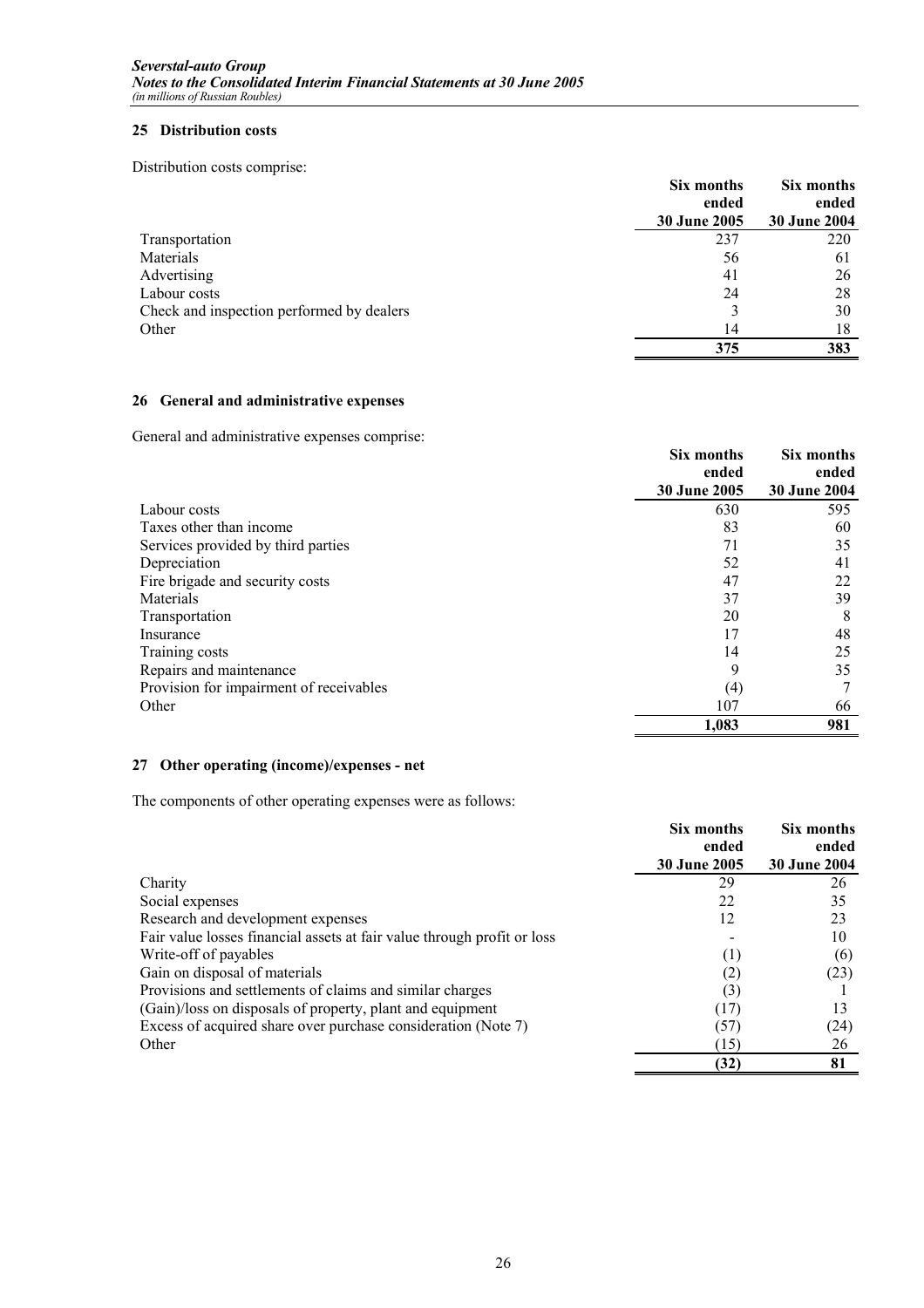# **28 Expenses by nature**

Labour expenses included in different captions of the consolidated statement of income were as follows:

|                         | Six months<br>ended<br>30 June 2005 | Six months<br>ended<br><b>30 June 2004</b> |
|-------------------------|-------------------------------------|--------------------------------------------|
| Cost of sales           | 1,545                               | 1,733                                      |
| Administrative expenses | 630                                 | 595                                        |
| Distribution costs      | 24                                  | 28                                         |
|                         | 2,199                               | 2,356                                      |

Labour expenses comprise wages, salaries, bonuses, payroll taxes, vacation and salary accruals.

Depreciation included in different captions of the consolidated statement of income was as follows:

|                         | Six months   | Six months          |
|-------------------------|--------------|---------------------|
|                         | ended        | ended               |
|                         | 30 June 2005 | <b>30 June 2004</b> |
| Cost of sales           | 295          | 246                 |
| Administrative expenses | 52           | 41                  |
|                         | 347          | 287                 |

Materials included in different captions of the consolidated statement of income were as follows:

|                         | Six months          | Six months          |
|-------------------------|---------------------|---------------------|
|                         | ended               | ended               |
|                         | <b>30 June 2005</b> | <b>30 June 2004</b> |
| Cost of sales           | 6,303               | 6,376               |
| Distribution costs      | 56                  | 61                  |
| Administrative expenses | 37                  | 39                  |
|                         | 6.396               | 6.476               |

# **29 Income tax expense**

|                                                                       | Six months   | Six months          |
|-----------------------------------------------------------------------|--------------|---------------------|
|                                                                       | ended        | ended               |
|                                                                       | 30 June 2005 | <b>30 June 2004</b> |
| Income tax expense – current                                          | 238          | 270                 |
| Deferred tax (credit)/expense – origination and reversal of temporary |              |                     |
| differences                                                           | (44          | 49                  |
| Income tax expense                                                    | 194          | 319                 |

The tax on the Group's profit before tax differs from the theoretical amount that would arise using the weighted average tax rate applicable to profits of the consolidated companies as follows:

|                                                                                                                                | Six months<br>ended<br><b>30 June 2005</b> | Six months<br>ended<br><b>30 June 2004</b> |
|--------------------------------------------------------------------------------------------------------------------------------|--------------------------------------------|--------------------------------------------|
| Income before taxation                                                                                                         | 927                                        | 1,014                                      |
| Theoretical tax charge at the statutory rate of 24%<br>Tax effect of items which are not deductible or assessable for taxation | 222                                        | 243                                        |
| purposes:<br>Tax penalties and interest                                                                                        | 8                                          | 14                                         |
| Gain on negative goodwill write-off                                                                                            | (20)                                       |                                            |
| Other                                                                                                                          | (16)                                       | 62                                         |
| Income tax expense                                                                                                             | 194                                        | 319                                        |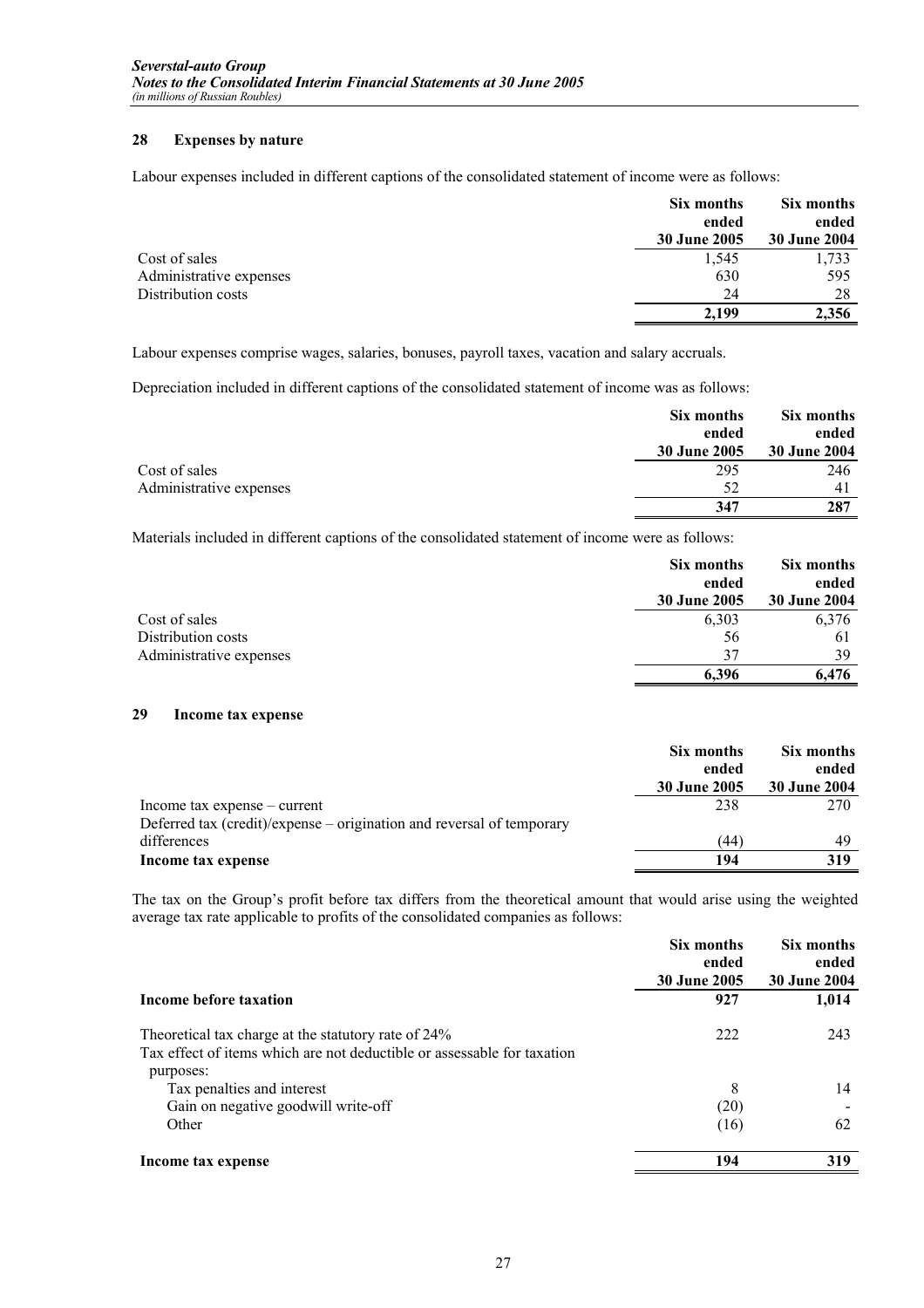## **29 Income tax expense (continued)**

In general, during the six months ended 30 June 2005 the Group was subject to tax rates of 24% on taxable profits. Deferred tax assets/liabilities are measured at the rate of 24% as at 30 June 2005 and 31 December 2004.

|                                                                                |                       |                    |         |         | Acquired<br>through                     |                           |          |
|--------------------------------------------------------------------------------|-----------------------|--------------------|---------|---------|-----------------------------------------|---------------------------|----------|
|                                                                                | 31<br><b>December</b> | <b>Movement</b>    | 30 June | 31      | <b>business</b><br>December combination | <b>Movement</b><br>in the | 30 June  |
|                                                                                |                       | 2003 in the period | 2004    | 2004    | (Note 7)                                | period                    | 2005     |
| <b>Tax effects of deductible</b><br>temporary differences:                     |                       |                    |         |         |                                         |                           |          |
| Accounts receivable                                                            | 30                    |                    | 30      | 25      | 12                                      | 9                         | 46       |
| Inventories                                                                    | 36                    | (36)               |         | (15)    | 2                                       | 1                         | (12)     |
| Financial assets                                                               |                       |                    |         |         | 45                                      | (2)                       | 44       |
| Pension fund liabilities<br>Accounts payable and                               |                       |                    |         | 4       |                                         | $\overline{c}$            | 6        |
| provisions                                                                     | 63                    | (8)                | 55      | 67      | 5                                       | 3                         | 75       |
| Other non-current assets                                                       | 9                     | 8                  | 17      |         | $^{(8)}$                                | 18                        | 10       |
|                                                                                | 138                   | (36)               | 102     | 82      | 56                                      | 31                        | 169      |
| <b>Tax effects of taxable</b><br>temporary differences:<br>Property, plant and |                       |                    |         |         |                                         |                           |          |
| equipment                                                                      | (1,253)               | (13)               | (1,266) | (1,244) | (193)                                   | 13                        | (1, 424) |
|                                                                                | (1,253)               | (13)               | (1,266) | (1,244) | (193)                                   | 13                        | (1, 424) |
|                                                                                |                       |                    |         |         |                                         |                           |          |
| Total net deferred tax<br>(liability)/assets                                   | (1, 115)              | (49)               | (1,164) | (1,162) | (137)                                   | 44                        | (1,255)  |

In the context of the Group's current structure, tax losses and current tax assets of the different companies may not be set off against current tax liabilities and taxable profits of other companies and, accordingly, taxes may accrue even where there is a net consolidated tax loss. The deferred tax assets will be realised in different periods than the deferred tax liabilities will be settled. Management believes that there will be sufficient taxable profits available at the time the temporary differences reverse to utilise the deferred tax assets.

Deferred income tax liabilities of RUB 273 (31 December 2004: RUB 249) have not been recognised for the withholding tax and other taxes that would be payable on the unremitted earnings of subsidiaries. Such amounts are permanently reinvested. Unremitted earnings totalled RUB 4,556 at 30 June 2005 (31 December 2004: RUB 4,144).

## **30 Earnings per share**

Earnings per share is calculated by dividing the income attributable to equity holders of the Company by the weighted average number of ordinary shares in issue during the period.

|                                                                 | Six months<br>ended<br><b>30 June 2005</b> | Six months<br>ended<br><b>30 June 2004</b> |
|-----------------------------------------------------------------|--------------------------------------------|--------------------------------------------|
| Weighted average number of ordinary shares in issue (thousands) | 29,800                                     | 22,074                                     |
| Income attributable to equity holders of the Company            | 646                                        | 547                                        |
| Basic/diluted earnings per share (in roubles per share)         | 21.68                                      | 24.78                                      |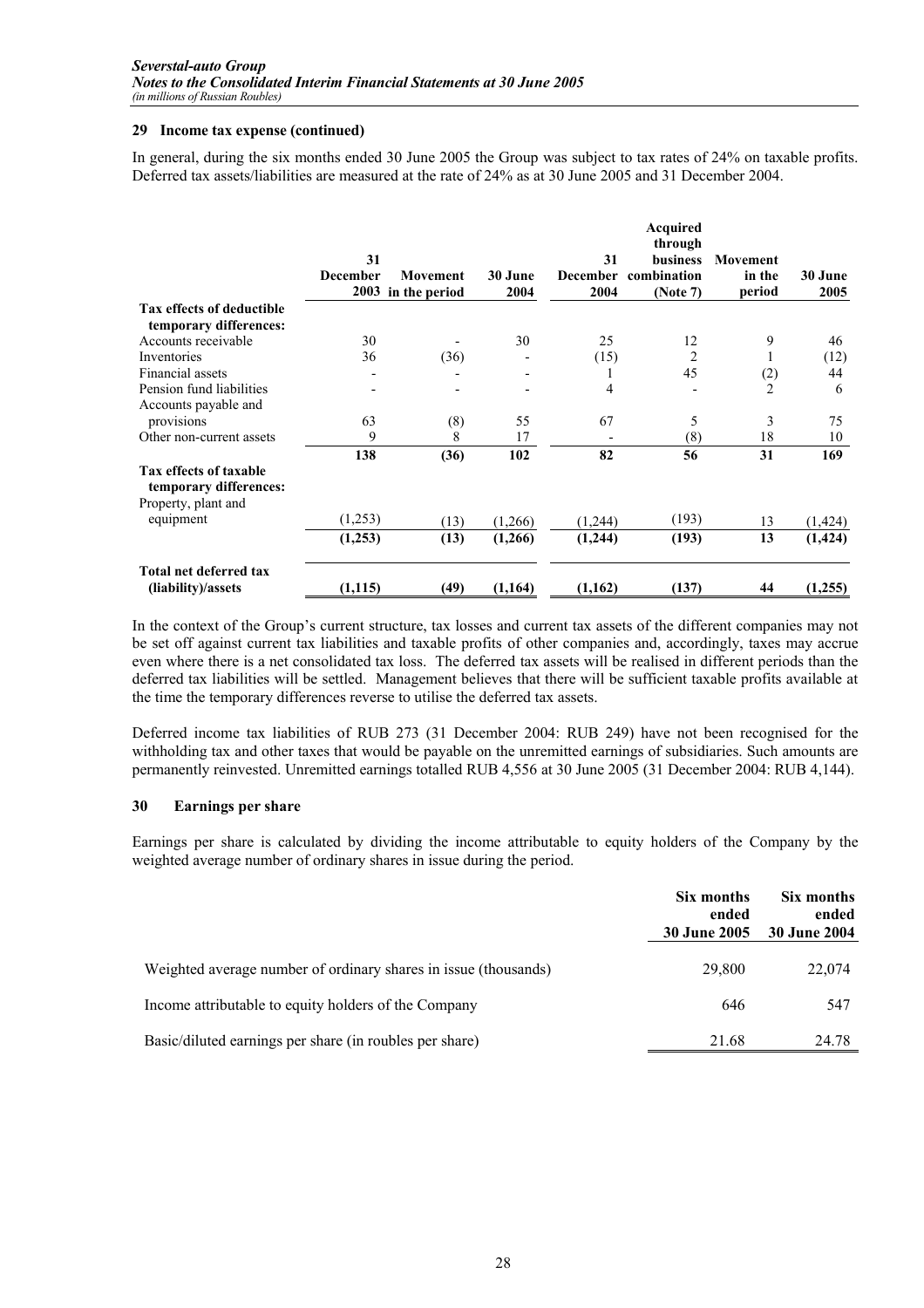## **31 Segment information**

## **Primary reporting format – business segments**

At 30 June 2005 the Group is organised as two main business segments:

- (1) manufacture and sale of vehicles and
- (2) manufacture and sale of engines.

Other Group operations are not sufficiently significant to record as separate reportable segments.

The segment results for the six months ended and balances at 30 June 2005 are as follows:

|                                        | Vehicles segment | <b>Engines segment</b> | <b>Unallocated</b> | Group  |
|----------------------------------------|------------------|------------------------|--------------------|--------|
| <b>Sales</b>                           | 6,399            | 4,841                  |                    | 11,240 |
| Inter-segmental sales                  | (6)              | (159)                  |                    | (165)  |
| <b>Net sales</b>                       | 6,393            | 4,682                  |                    | 11,075 |
| Segment results / operating income     | 211              | 890                    |                    | 1,101  |
| Interest expense                       |                  |                        | (191)              | (191)  |
| Net foreign exchange loss              |                  |                        | 17                 | 17     |
| Income tax expense                     |                  |                        | (194)              | (194)  |
| Income for the year                    |                  |                        |                    | 733    |
|                                        |                  |                        |                    |        |
| Segment assets                         | 13,670           | 8.963                  | 347                | 22,980 |
| Segment liabilities                    | 2,452            | 1,340                  | 7,406              | 11,198 |
| Capital expenditures                   | 234              | 392                    |                    | 626    |
| Depreciation                           | 241              | 106                    |                    | 347    |
| Non-cash gains other than depreciation | (67)             | (18)                   |                    | (86)   |

The segment results for the six months ended 30 June 2004 and balances at 31 December 2004 are as follows:

|                                           | Vehicles segment | <b>Engines segment</b> | <b>Unallocated</b> | Group  |
|-------------------------------------------|------------------|------------------------|--------------------|--------|
| <b>Sales</b>                              | 6,121            | 5,332                  |                    | 11,453 |
| Inter-segmental sales                     |                  | (192)                  |                    | (192)  |
| <b>Net sales</b>                          | 6,121            | 5,140                  |                    | 11,261 |
| Segment results / operating income        | 452              | 800                    |                    | 1,252  |
| Interest expense                          |                  |                        | (227)              | (227)  |
| Net foreign exchange gain                 |                  |                        | (11)               | (11)   |
| Income tax expense                        |                  |                        | (319)              | (319)  |
| Income for the period                     |                  |                        |                    | 695    |
|                                           |                  |                        |                    |        |
| Segment assets                            | 10,224           | 8,562                  | 38                 | 18,824 |
| Segment liabilities                       | 1,710            | 1,214                  | 4,365              | 7,289  |
| Capital expenditures                      | 443              | 182                    |                    | 625    |
| Depreciation                              | 204              | 83                     |                    | 287    |
| Non-cash expenses other than depreciation | 37               | 48                     |                    | 85     |

Inter-segment transfers or transactions are entered into under the normal commercial terms and conditions that would also be available to unrelated third parties.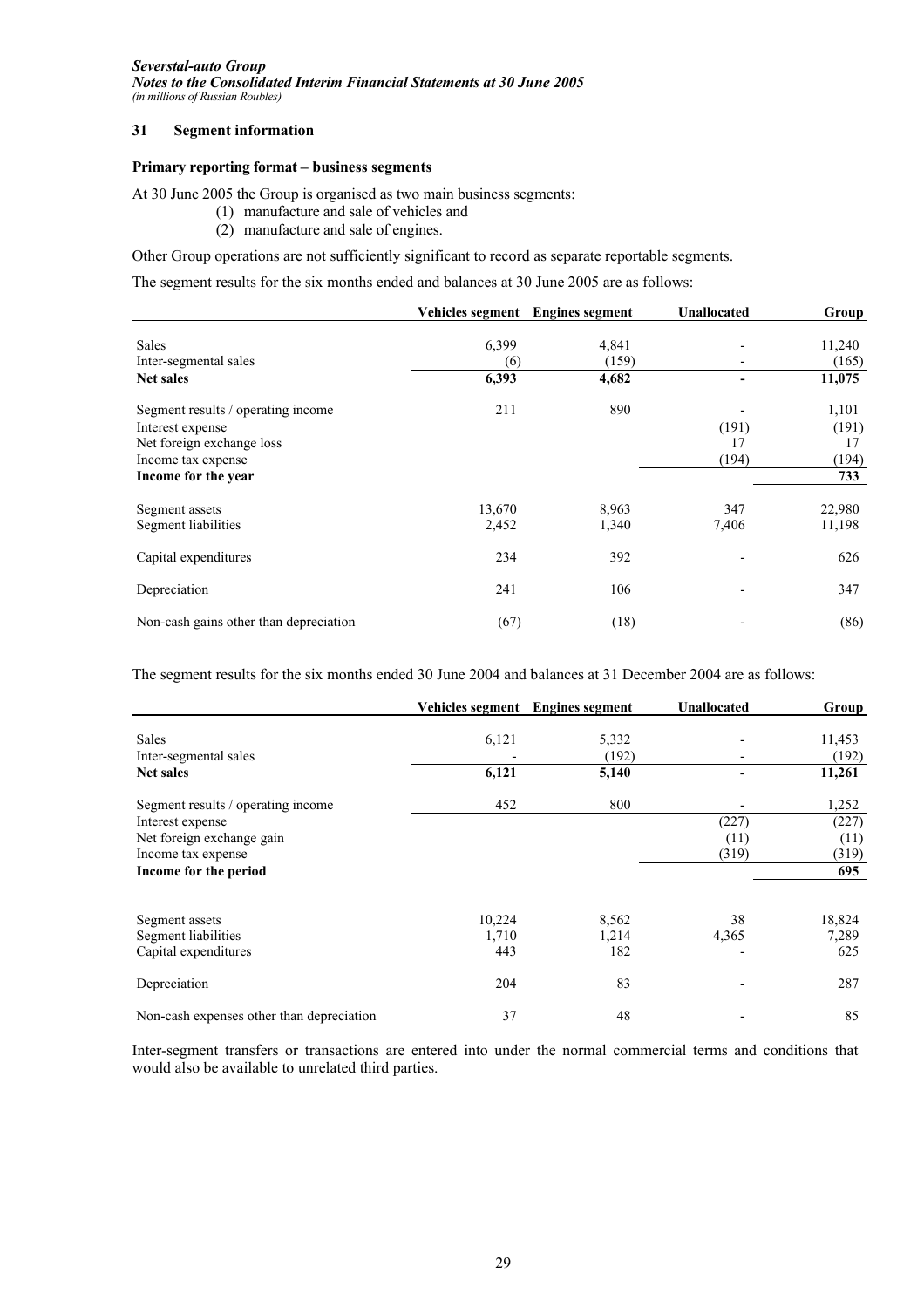## **31 Segment information (continued)**

## **Secondary reporting format – geographical segments**

The Group's sales are mainly within Russia and in CIS countries.

Geographical reportable segments by location of customers are as follows:

| <b>Sales</b>              | Six months<br>ended<br><b>30 June 2005</b> | Six months<br>ended<br>30 June 2004 |
|---------------------------|--------------------------------------------|-------------------------------------|
| Domestic                  | 9.631                                      | 9,603                               |
| Export to CIS             | 1,261                                      | 1,206                               |
| Export to other countries | 183                                        | 452                                 |
| <b>Total</b>              | 11,075                                     | 11,261                              |

All assets of the Group are located in the Russian Federation.

## **32 Contingencies, commitments and operating risks**

## **32.1 Contractual commitments and guarantees**

As at 30 June 2005 the Group had contractual commitments of RUB 191 for the purchase of property, plant and equipment from third parties (31 December 2004: RUB 34).

As at 30 June 2005 one subsidiary of the Group, OAO "UAZ", had contractual commitment of RUB 2,867 (equivalent of 100 million US dollars) to deliver assembly kits to a customer in the Ukraine.

## **32.2 Taxation**

Russian tax, currency and customs legislation is subject to varying interpretations, and changes, which can occur frequently. Management's interpretation of such legislation as applied to the transactions and activity of the Group may be challenged by the relevant regional and federal authorities. Recent events within the Russian Federation suggest that the tax authorities may be taking a more assertive position in their interpretation of the legislation and assessments, and it is possible that transactions and activities that have not been challenged in the past may be challenged. As a result, significant additional taxes, penalties and interest may be assessed. Fiscal periods remain open to review by the authorities in respect of taxes for three calendar years preceding the year of review. Under certain circumstances reviews may cover longer periods.

As at 30 June 2005 management believes that its interpretation of the relevant legislation is appropriate and the Group's tax, currency and customs positions will be sustained. Where management believes it is probable that a position cannot be sustained, an appropriate amount has been accrued for in these consolidated interim financial statements.

## **32.3 Dependency on a limited number of suppliers and customers**

The Group is dependent on a relatively limited number of suppliers for several raw materials and components used in the manufacturing of its products. Consequently, there is a risk that the Group may not be able to negotiate favourable terms, ensure adequate quality of its raw material and components and the performance of its business segments could be affected.

The engine business segment sells 68% (2004: 61%) of its production to one customer – OAO "GAZ". Consequently, the segment performance, results of operation and prospects are highly dependent on the continued relationship with this customer.

## **32.4 Insurance policies**

The Group holds insurance policies in relation to its operating assets and vehicles and all events subject to mandatory insurance. The Group is subject to political, legislative, tax and regulatory developments and risks, which are not covered by insurance. No provisions for self-insurance are included in the consolidated financial statements and the occurrence of significant losses and impairments associated with facilities could have a material effect on the Group's operations.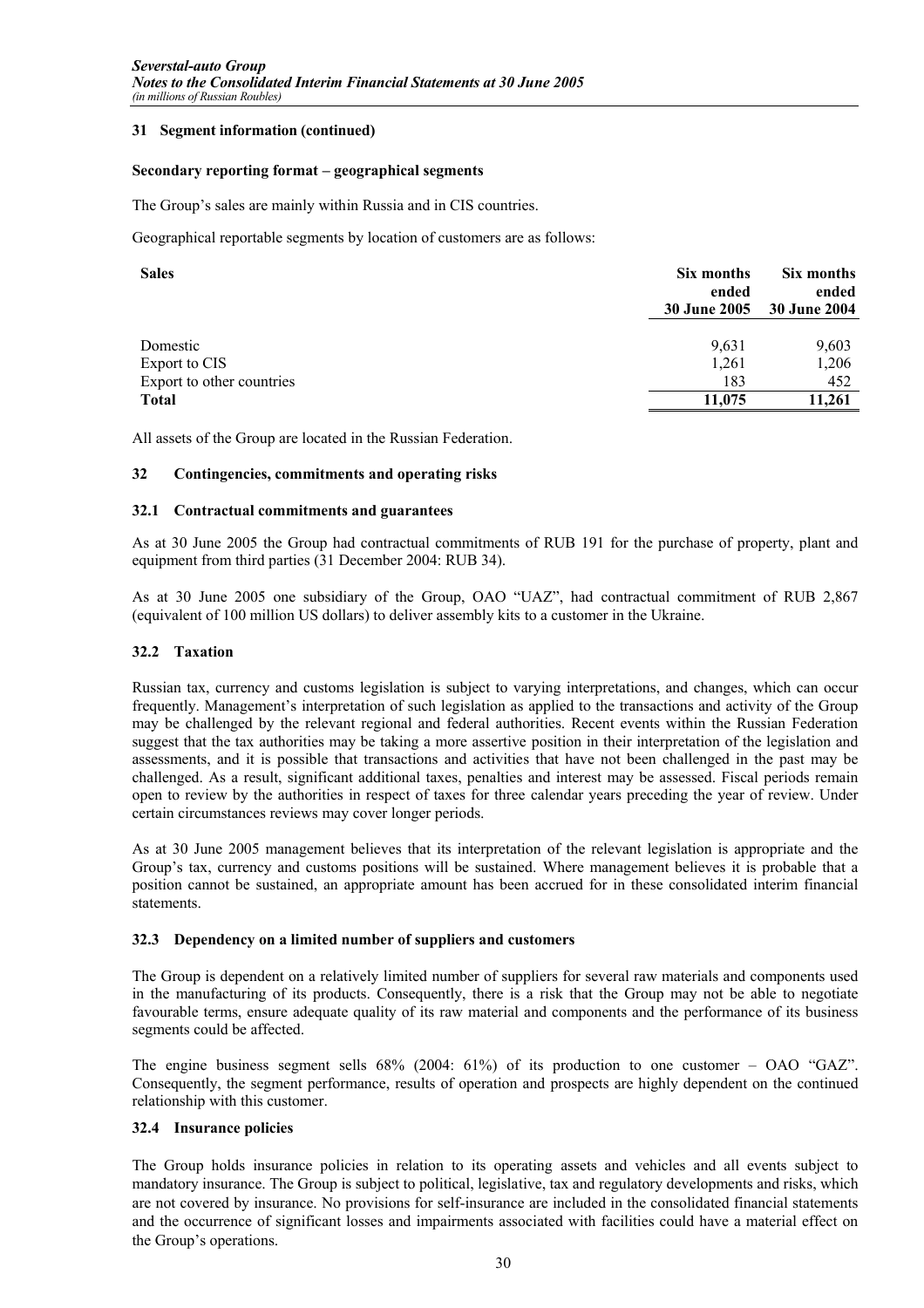# **32 Contingencies, commitments and operating risks (continued)**

# **32.5 Environmental matters**

The enforcement of environmental regulation in the Russian Federation is evolving and the enforcement posture of government authorities is continually being reconsidered. The Group periodically evaluates its obligations under environmental regulations. As obligations are determined, they are recognised immediately. Potential liabilities, which might arise as a result of changes in existing regulations, civil litigation or legislation, cannot be estimated but could be material. In the current enforcement climate under existing legislation, management believes that there are no significant liabilities for environmental damage.

# **32.6 Legal proceedings**

During the six months ended 30 June 2005 the Group was involved in a number of court proceedings (both as a plaintiff and a defendant) arising in the ordinary course of business. In the opinion of management, there are no current legal proceedings or other claims outstanding, which could have a material effect on the result of operations or financial position of the Group and which have not been accrued or disclosed in these consolidated interim financial statements.

# **32.7 Operating environment of the Group**

Whilst there have been improvements in the economic trends in the country, the Russian Federation continues to display some characteristics of an emerging market. These characteristics include, but are not limited to, the existence of a currency that is not freely convertible in most countries outside of the Russian Federation, restrictive currency controls, and relatively high inflation. The tax, currency and customs legislation within the Russian Federation is subject to varying interpretations, and changes, which can occur frequently.

The future economic direction of the Russian Federation is largely dependent upon the effectiveness of economic, financial and monetary measures undertaken by the Government, together with tax, legal, regulatory, and political developments.

# **33 Principal subsidiaries**

|                                  |                            |                                                        | JU JUNE 400J  |                    | эт песешвег 2004 |                    |
|----------------------------------|----------------------------|--------------------------------------------------------|---------------|--------------------|------------------|--------------------|
|                                  | Country of<br>incorporatio |                                                        | % of total    | $%$ of<br>ordinary | % of total       | $%$ of<br>ordinary |
| Entity                           | n                          | Activity                                               | share capital | shares             | share capital    | shares             |
| OAO "Ulyanovsky                  | Russia                     | Manufacture and sale of                                |               |                    |                  |                    |
| Avtomobilny Zavod"               |                            | passenger automobiles, light<br>trucks and minibuses   | 66            | 68                 | 66               | 68                 |
| OAO "Zavolzhskiy<br>Motor Works" | Russia                     | Manufacture and sale of                                |               |                    |                  |                    |
|                                  |                            | engines for passenger<br>automobiles, trucks and buses | 75            | 88                 | 72               | 88                 |
| OAO "Small Car Plant"            | Russia                     | Manufacture and sale of                                |               |                    |                  |                    |
|                                  |                            | passenger automobiles                                  | 100           | 100                |                  |                    |
| <b>OOO</b> "UAZ-                 | Russia                     | Manufacture and sale of metals                         |               |                    |                  |                    |
| Metallurgia"                     |                            | products                                               | 66            |                    |                  |                    |
| OOO "UAZ-Autotrans"              | Russia                     | Transport services                                     | 66            |                    | 66               |                    |
| <b>OOO</b> "ZMZ-                 | Russia                     | Manufacture and sale of                                |               |                    |                  |                    |
| Podshipniky                      |                            | bearings                                               |               |                    |                  |                    |
| Skolzheniya"                     |                            |                                                        | 79            |                    | 76               |                    |
| <b>OOO</b> "ZMZ-                 | Russia                     | Transport services                                     |               |                    |                  |                    |
| Transservice"                    |                            |                                                        | 75            |                    | 72               |                    |

The principal subsidiaries consolidated within the Group and the degree of control exercised by OAO "Severstalauto" are as follows: **30 June 2005 31 December 2004**

OAO "Severstal-auto" owns 15% directly and 64% indirectly via its subsidiary OAO "ZMZ" in OOO "ZMZ – Podshipniky Skolzheniya". OOO "ZMZ - Transservice" is 100% owned by the Company's subsidiary OAO "ZMZ". OOO "UAZ – Autotrans" and OOO "UAZ-Metallurgia" are 100% owned by the Company's subsidiary OAO "UAZ". Share in OOO "ZMZ – Podshipniky Skolzheniya", OOO "ZMZ - Transservice", OOO "UAZ-Metallurgia" and OOO "UAZ-Autotrans" represents stockholders' stakes, not number of shares held.